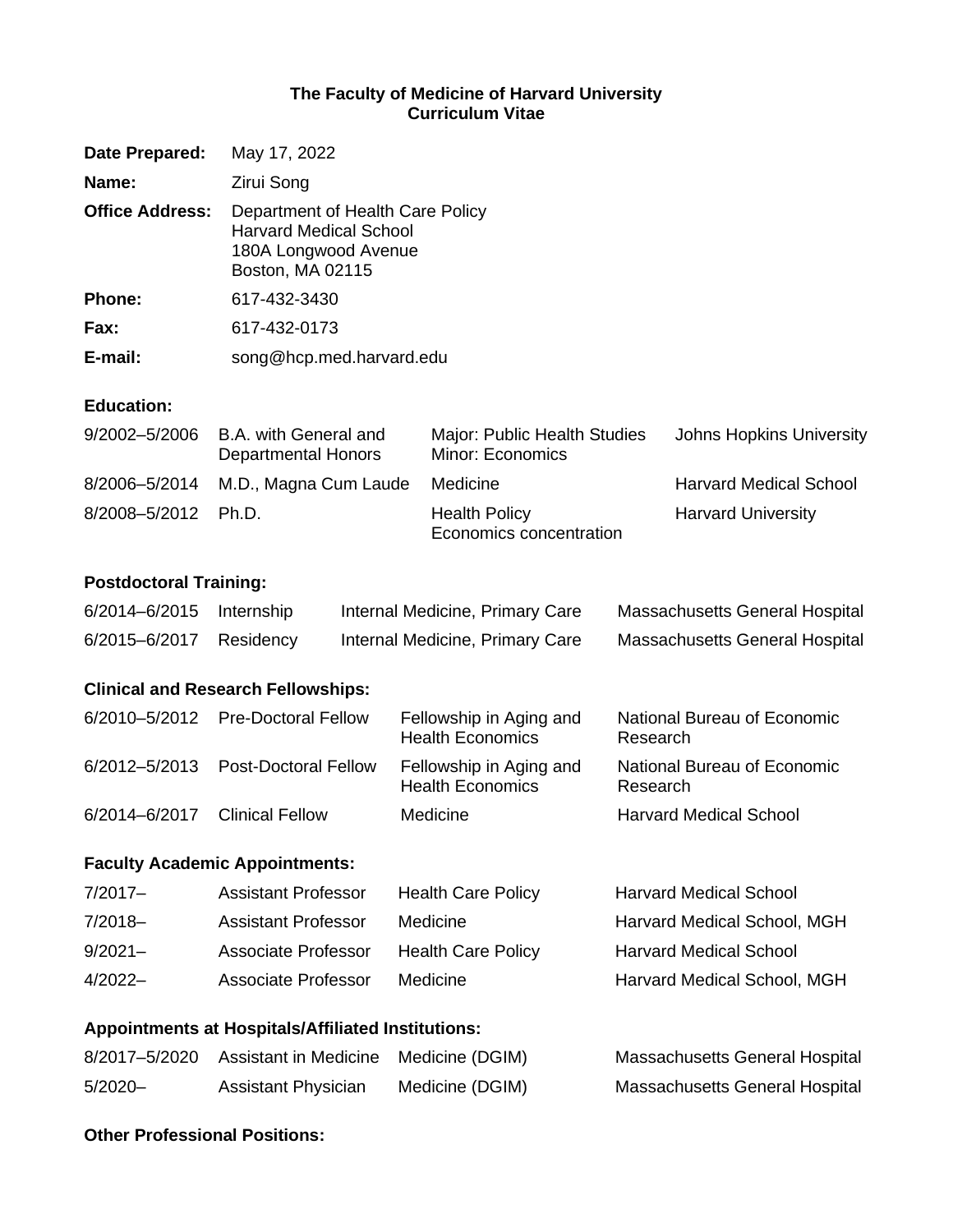| 2004-2006 | Intern (2004-05), Special Guest (2005-06)<br>The Brookings Institution,<br>Center on Social and Economic Dynamics<br>Washington, DC                       |                                                                |
|-----------|-----------------------------------------------------------------------------------------------------------------------------------------------------------|----------------------------------------------------------------|
| 2005-2006 | Clinical Research Fellow, Department of Medicine                                                                                                          | Union Memorial Hospital,<br>Baltimore, MD                      |
| 2015      | Analyst/Advisor, Medicare Advantage payment policy<br>Office of Health Policy, Office of the Assistant<br>Secretary for Planning and Evaluation (Jul-Aug) | U.S. Department of Health and<br><b>Human Services</b>         |
| 2015-2016 | Visiting Fellow, Accountable Care, Health Policy<br>Commission                                                                                            | Commonwealth of<br>Massachusetts                               |
| 2016      | Visiting Scholar, Dartmouth Institute for Health Policy<br>and Clinical Practice (Aug-Sep)                                                                | Geisel School of Medicine,<br>Dartmouth College                |
| 2016      | Visiting Scholar, Leonard Davis Institute of Health<br>Economics and Department of Medical Ethics and<br>Health Policy (Oct-Nov)                          | Perelman School of Medicine,<br>University of Pennsylvania     |
| $2017 -$  | Faculty Affiliate, Center for Primary Care                                                                                                                | <b>Harvard Medical School</b>                                  |
|           | <b>Administrative Leadership Positions:</b>                                                                                                               |                                                                |
| Local     |                                                                                                                                                           |                                                                |
| 2003-2005 | Founder and Editor-in-Chief, Epidemic Proportions:<br>Johns Hopkins Undergraduate Public Health Journal                                                   | <b>Johns Hopkins University</b>                                |
| 2005-2006 | President, Alpha Epsilon Delta: Johns Hopkins Pre-<br><b>Medical Honor Society</b>                                                                        | <b>Johns Hopkins University</b>                                |
| 2008-2012 | <b>Resident Tutor, Pre-Medicine Committee</b>                                                                                                             | Cabot House, Harvard College                                   |
| 2010-2011 | Co-President, Harvard University Student Chapter                                                                                                          | AcademyHealth                                                  |
| 2013-2014 | Co-Chair, Student Leadership Committee                                                                                                                    | Center for Primary Care,<br><b>Harvard Medical School</b>      |
| 2018-2019 | Co-Director, Evidence, Insight and Strategy for<br><b>Optimizing Health Benefits Course</b>                                                               | Harvard Medical School Office<br>for External Education        |
| 2018-2021 | Co-Director, Mass General Brigham Centers of<br><b>Expertise Health Policy Course</b>                                                                     | Mass General Brigham                                           |
| $2021 -$  | Co-Director, Essentials of the Profession (EOP) 1-<br><b>Health Policy Course</b>                                                                         | <b>Harvard Medical School</b>                                  |
| $2021 -$  | Director, Health Policy Concentration, Internal<br><b>Medicine Residency Program</b>                                                                      | Department of Medicine,<br>Massachusetts General Hospital      |
| 2022 Apr  | Director, Health Policy week, Global Health Care<br>Leaders Program                                                                                       | <b>Harvard Medical School Office</b><br>for External Education |

## **Committee Service:**

# **Local**

| 2011-2014 | Student Steering Committee, MD-PhD Program        | <b>Harvard Medical School</b> |
|-----------|---------------------------------------------------|-------------------------------|
| 2014-2015 | Community Advisory Board, Center for Primary Care | <b>Harvard Medical School</b> |
| 2015-2016 | Leadership Council, The Family Van                | <b>Harvard Medical School</b> |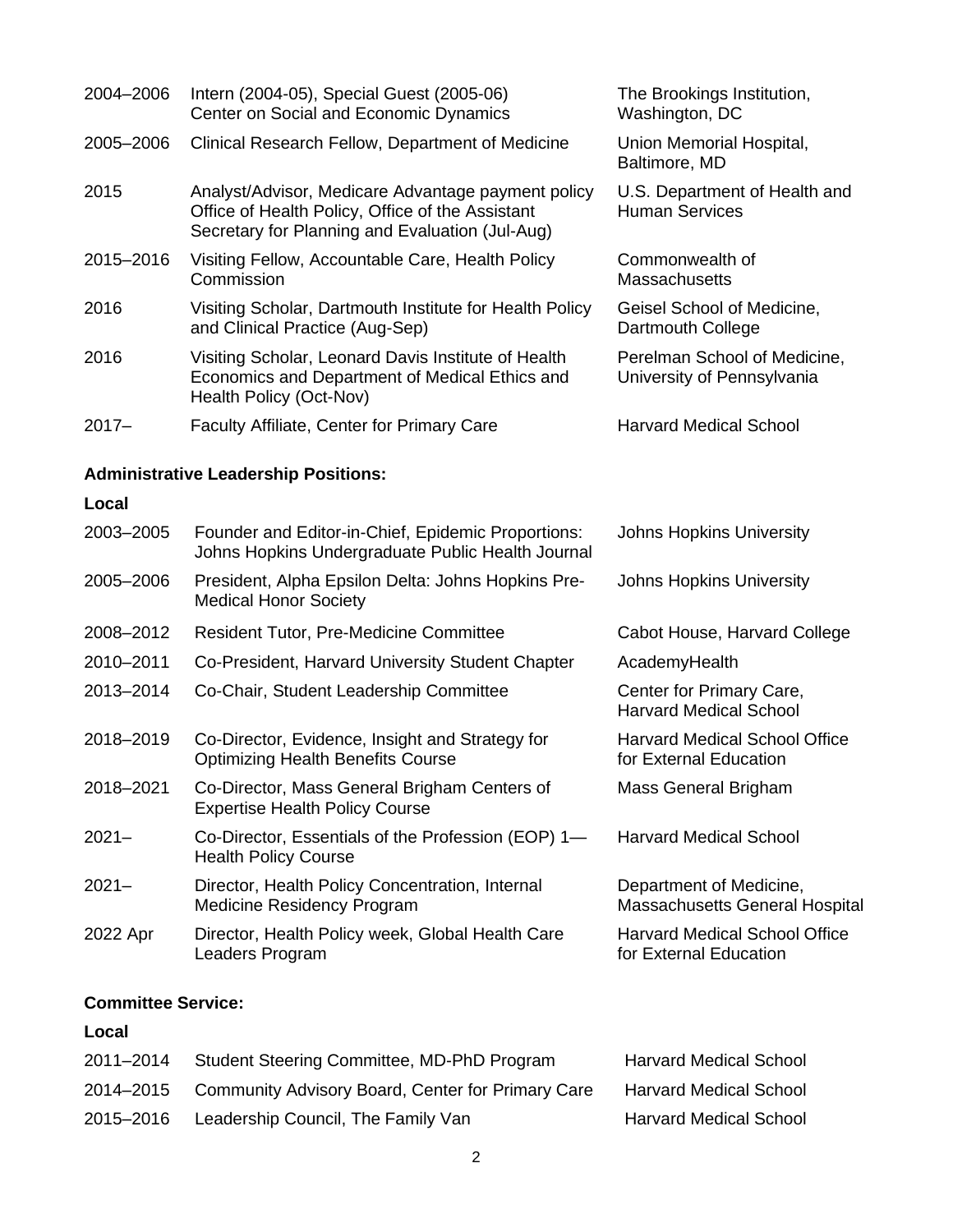| 2015-2017       | Representative of the Department of Medicine,<br>Trainee Quality and Safety Committee (2-year term)<br>Hospital                           |                                           | <b>Massachusetts General</b>                                   |
|-----------------|-------------------------------------------------------------------------------------------------------------------------------------------|-------------------------------------------|----------------------------------------------------------------|
| 2016-2017       | Resident Co-Leader, Department of Medicine<br><b>Resident Quality and Safety Committee</b>                                                |                                           | <b>Massachusetts General</b><br>Hospital                       |
| 2016-2017       | Resident Co-Leader, Department of Medicine<br><b>Resident Leadership Curriculum</b>                                                       |                                           | <b>Massachusetts General</b><br>Hospital                       |
| $2017 -$        | Committee on Higher Degrees in Health Policy                                                                                              |                                           | <b>Harvard University</b>                                      |
| 2018-2019       | Finance Committee, Internal Medicine Associates                                                                                           |                                           | <b>Massachusetts General</b><br>Hospital                       |
| $2018 -$        | <b>Standing Committee on Health Policy</b>                                                                                                |                                           | Ph.D. Program in Health Policy<br><b>Harvard University</b>    |
| $2021 -$        | Diversity, Equity, and Inclusion Scholarship and<br><b>Research Committee</b>                                                             |                                           | <b>Harvard Medical School</b>                                  |
| <b>Regional</b> |                                                                                                                                           |                                           |                                                                |
| 2009-2012       | <b>Committee on Publications</b>                                                                                                          |                                           | <b>Massachusetts Medical Society</b>                           |
| 2010-2012       | Task Force on Health Care Reform                                                                                                          |                                           | <b>Massachusetts Medical Society</b>                           |
| 2010-2015       | <b>Boston Advisory Board</b>                                                                                                              |                                           | <b>Albert Schweitzer Fellowship</b>                            |
| <b>National</b> |                                                                                                                                           |                                           |                                                                |
| 2015            | <b>Technical Expert Panel: "Improving Medicare</b><br>Advantage Benchmarks"                                                               |                                           | U.S. Department of Health and<br><b>Human Services</b>         |
| 2016            | <b>Payment Transformation Blue Ribbon Panel</b>                                                                                           | <b>Hawaii Medical Service Association</b> |                                                                |
| 2020            | <b>Technical Expert Panel</b>                                                                                                             |                                           | <b>Health Care Cost Institute</b>                              |
| 2020-2022       | Co-chair (2020-21), Chair (2021-22),<br><b>Scientific Abstract Committee</b>                                                              |                                           | Society of General Internal Medicine<br><b>Annual Meetings</b> |
| 2021            | <b>Technical Expert Panel</b>                                                                                                             |                                           | American Board of Family Medicine                              |
| $2021 -$        | <b>Transforming Health Care to Create Whole</b><br>Health: Strategies to Assess, Scale, and Spread<br>the Whole Person Approach to Health |                                           | National Academies of Sciences,<br>Engineering, and Medicine   |

### **Professional Societies:**

- 2008– Massachusetts Medical Society
- 2009– American Society of Health Economists
- 2011– AcademyHealth
- 2014–2015 American College of Physicians
- 2014– Society of General Internal Medicine
- 2018– American Economic Association

### **Grant Review Activities:**

| 2016 | NIA-S: Standing Committee on Behavioral and Social | National Institute on Aging,  |
|------|----------------------------------------------------|-------------------------------|
|      | Science of Aging (Ad hoc Grant Reviewer)           | National Institutes of Health |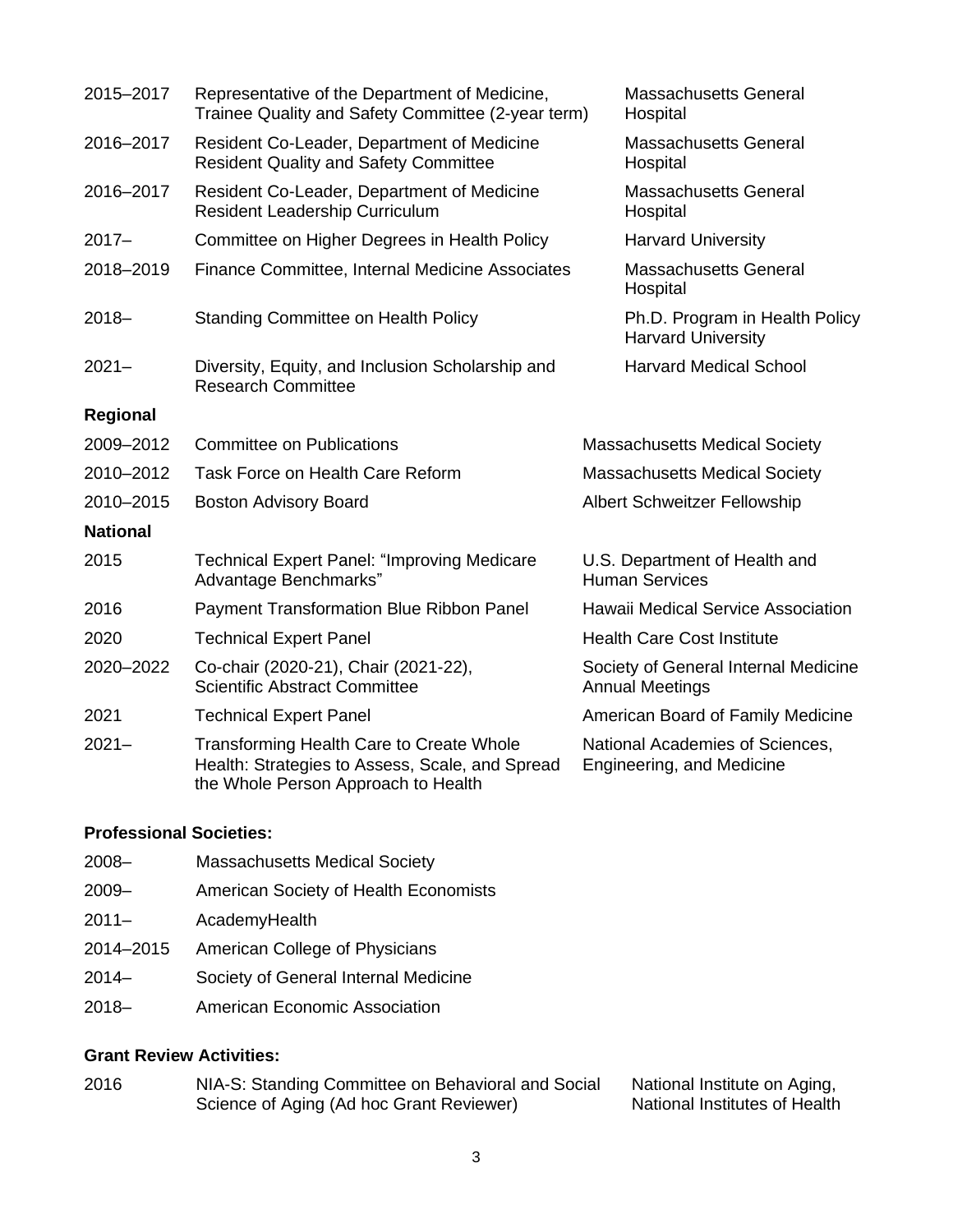| 2018                            | Scientific review panel (Ad hoc Grant Reviewer)                                                       | National Institute on Aging,<br>National Institutes of Health |
|---------------------------------|-------------------------------------------------------------------------------------------------------|---------------------------------------------------------------|
| <b>Other Review Activities:</b> |                                                                                                       |                                                               |
| 2014                            | Abstract Reviewer, Annual Research Meeting                                                            | AcademyHealth                                                 |
| 2015-2016                       | <b>Student Poster Abstract Committee</b>                                                              | AcademyHealth                                                 |
| 2019                            | Abstract Reviewer, 25th Annual National Research<br>Service Award (NRSA) Trainees Research Conference | Agency for Healthcare<br>Research and Quality (AHRQ)          |
| 2021                            | Medicare Payment Advisory Commission Report                                                           | <b>MedPAC</b>                                                 |

#### **Editorial Activities:**

#### **Ad hoc Reviewer**

Academic Medicine American Economic Review American Journal of Epidemiology American Journal of Managed Care Annals of Internal Medicine British Medical Journal **Circulation** Circulation: Cardiovascular Quality and Outcomes Forum for Health Economics & Policy Health Affairs Health Economics Health Services and Outcomes Research Methodology Health Services Research **Healthcare** Inquiry International Journal of Health Care Finance and Economics JAMA Internal Medicine JAMA Health Forum Journal of Clinical Oncology Journal of General Internal Medicine Journal of Health Economics Journal of Human Resources Journal of Public Economics Journal of the American Medical Association Journal of the European Economic Association Lancet Public Health Management Science Medical Care Research and Review Milbank Quarterly New England Journal of Medicine PLOS Medicine Psychiatric Services

### **Other Editorial Roles**

| 2013-2017 | Editor, Payment Reform     | Healthcare                                         |
|-----------|----------------------------|----------------------------------------------------|
|           | 2013-2018 Associate Editor | Healthcare                                         |
|           | 2017-2018 Guest Editor     | Inquiry (Special Collection on Medicare Advantage) |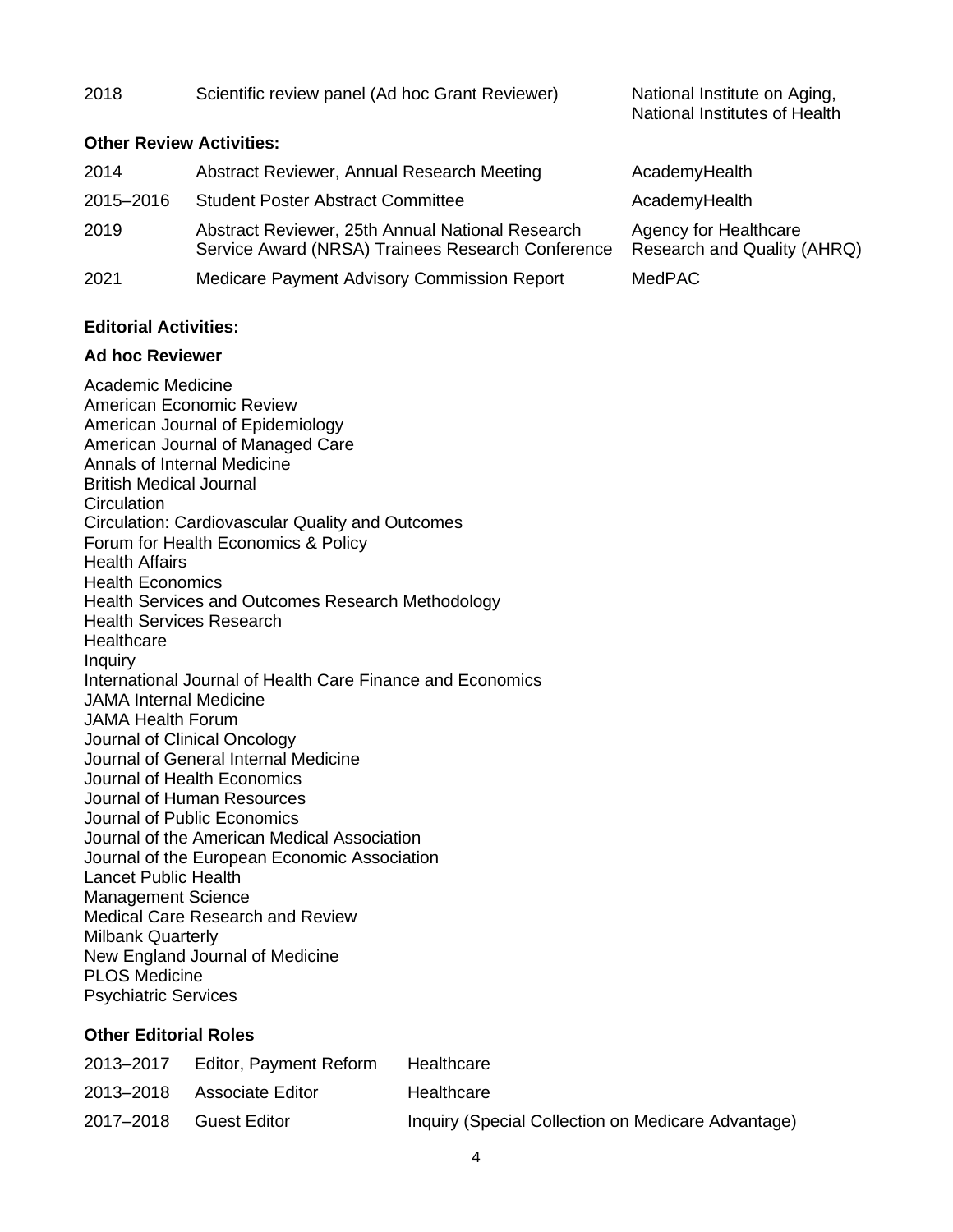| 2017-2022 | Editorial Board        | <b>PLOS Medicine</b>            |
|-----------|------------------------|---------------------------------|
| $2022 -$  | <b>Editorial Board</b> | <b>Health Services Research</b> |

### **Honors and Awards:**

| 2002-2006 | <b>Woodrow Wilson Research Fellowship</b>                                                                                                                                                                                 | <b>Johns Hopkins University</b>                                     |
|-----------|---------------------------------------------------------------------------------------------------------------------------------------------------------------------------------------------------------------------------|---------------------------------------------------------------------|
| 2005      | Finalist, Rhodes Scholarship                                                                                                                                                                                              | District XV, United States                                          |
| 2005-2006 | Suzy Bacon Fellowship (Honorary)                                                                                                                                                                                          | <b>Johns Hopkins University</b>                                     |
| 2006      | Outstanding Achievement in Public Health                                                                                                                                                                                  | <b>Johns Hopkins University</b>                                     |
| 2007      | <b>Edward Hickling Bradford Research Fellowship</b>                                                                                                                                                                       | <b>Harvard Medical School</b>                                       |
| 2007      | <b>PASTEUR Research Fellowship</b>                                                                                                                                                                                        | <b>Harvard Medical School</b>                                       |
| 2009-2011 | Certificate of Distinction in Teaching<br>2009: Advanced Topics in Health Policy (GOV 1597)<br>2010: Advanced Topics in Health Policy (GOV 1597)<br>2011: Advanced Topics in Global Health and Health<br>Policy (GHHP 99) | <b>Harvard University</b>                                           |
| 2010      | Top 10 Papers Published in 2010                                                                                                                                                                                           | <b>Health Affairs</b>                                               |
| 2010-2011 | <b>Excellence in Tutorial Facilitation Award</b><br>2010: Introduction to Health Care Policy (HC.750)<br>2011: Introduction to Health Care Policy (HC.750)                                                                | <b>Harvard Medical School</b>                                       |
| 2011      | Best Abstract, Most Outstanding Abstract,<br>"Health Reform Implementation" category                                                                                                                                      | AcademyHealth Annual<br><b>Research Meeting, Seattle</b>            |
| 2011      | First place, Health Policy/Medical Education<br>Sixth Annual Research Poster Symposium                                                                                                                                    | <b>Massachusetts Medical Society</b>                                |
| 2011      | Honorable Mention Award, Innovations Conference                                                                                                                                                                           | <b>Center for Primary Care</b><br><b>Harvard Medical School</b>     |
| 2012      | Best Abstract, Most Outstanding Abstract,<br>"Delivery System Innovations" category                                                                                                                                       | AcademyHealth Annual<br>Research Meeting, Orlando                   |
| 2012      | Finalist, 18th Annual Health Care Research Award                                                                                                                                                                          | National Institute for Health Care<br><b>Management Foundation</b>  |
| 2012      | Joan P. Curhan Citizenship Award                                                                                                                                                                                          | <b>Harvard University</b>                                           |
| 2013      | Article-of-the-Year Award                                                                                                                                                                                                 | AcademyHealth                                                       |
| 2014      | Honors in a Special Field (Magna):<br><b>Health Economics and Health Policy</b>                                                                                                                                           | Committee on Awards & Honors<br><b>Harvard Medical School</b>       |
| 2014      | Rose Seegal Prize ("Best research paper on the<br>relation of the medical profession to the community")                                                                                                                   | <b>Faculty of Medicine</b><br><b>Harvard Medical School</b>         |
| 2014      | <b>Best Abstract Award (Residents)</b><br>12th Annual Celebration of Clinical Research                                                                                                                                    | Department of Medicine,<br>Massachusetts General Hospital           |
| 2014      | Daniel Ford Award ("Achievement in health services<br>and outcomes research"), General Internal Medicine<br><b>Housestaff Research Awards</b>                                                                             | Division of General Internal<br>Medicine, Johns Hopkins<br>Medicine |
| 2014      | <b>First Place, Oral Presentation</b><br><b>Resident Research Category</b>                                                                                                                                                | Massachusetts Chapter,<br>American College of Physicians            |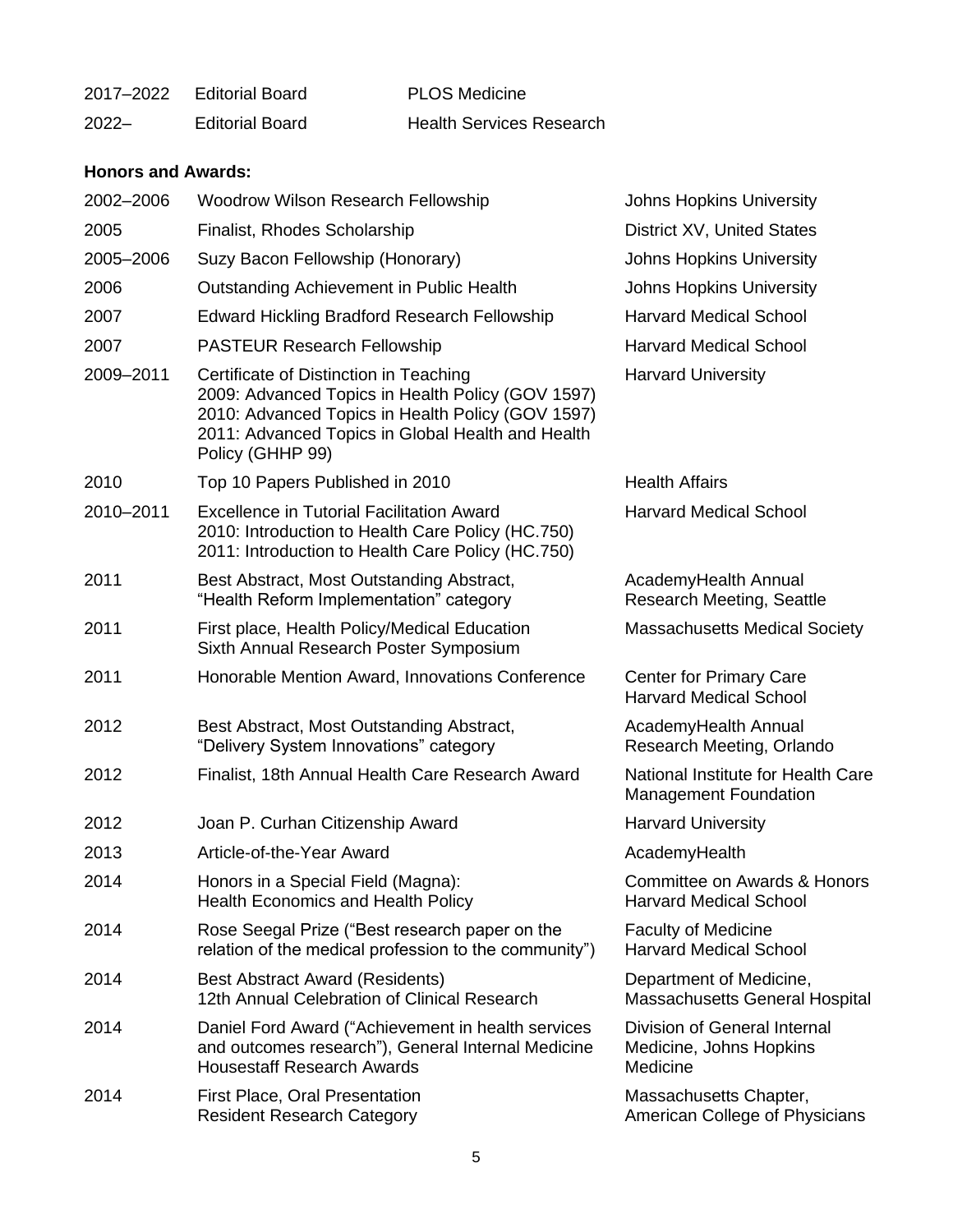| 2015 | National Winner, "High Value Care" category<br><b>Resident/Fellow Research Poster Competition</b>                                                | Internal Medicine 2015,<br>American College of Physicians                      |
|------|--------------------------------------------------------------------------------------------------------------------------------------------------|--------------------------------------------------------------------------------|
| 2015 | Morton N. Swartz, M.D. Humanism in Medicine Award<br>Selected by peers for "Joy in the practice of medicine<br>and kindness to others"           | Department of Medicine,<br>Massachusetts General Hospital                      |
| 2015 | Hospital-Wide Individual Research Award                                                                                                          | Massachusetts General Hospital                                                 |
| 2016 | Mack Lipkin Sr. Associate Member Scientific<br><b>Presentation Award</b>                                                                         | Society of General Internal<br>Medicine                                        |
| 2016 | Seema S. Sonnad Emerging Leader in Managed<br><b>Care Research Award</b>                                                                         | The American Journal of<br><b>Managed Care</b>                                 |
| 2017 | Award for Excellence in Clinician Investigation                                                                                                  | Society of General Internal<br>Medicine, New England Region                    |
| 2018 | Most-Shared Health Affairs Articles of 2017                                                                                                      | <b>Health Affairs</b>                                                          |
| 2018 | HCUP Outstanding Article of the Year - Honorable<br><b>Mention</b>                                                                               | AHRQ and AcademyHealth                                                         |
| 2018 | Ten Influential Studies in Health Services Research                                                                                              | National Academy of Medicine                                                   |
| 2019 | Milton W. Hamolsky Jr. Faculty Scientific Presentation<br>Award                                                                                  | Society of General Internal<br>Medicine                                        |
| 2019 | Bernie J. O'Brien New Investigator Award                                                                                                         | International Society for<br>Pharmacoeconomics and<br><b>Outcomes Research</b> |
| 2019 | Best Abstract, "Payment and Delivery System<br>Innovations" category                                                                             | AcademyHealth Annual<br>Research Meeting, Washington                           |
| 2020 | Outstanding Reviewer in 2019                                                                                                                     | <b>Health Services Research</b>                                                |
| 2020 | Outstanding Junior Investigator of the Year                                                                                                      | Society of General Internal<br>Medicine                                        |
| 2020 | <b>NIHCM Foundation Health Care Research Award</b>                                                                                               | National Institute for Health Care<br><b>Management Foundation</b>             |
| 2020 | Best Abstracts, "Addressing Consumer and Patients'<br>Preferences and Needs" category and "Payment and<br>Delivery Systems Innovations" category | AcademyHealth Annual<br><b>Research Meeting</b>                                |

# **Report of Funded and Unfunded Projects**

## **Past**

| 2011-2014 | Provider Payment Reform and Implications for Health Care Costs<br>National Institute on Aging (F30 AG039175)<br>Principal Investigator                                                 |
|-----------|----------------------------------------------------------------------------------------------------------------------------------------------------------------------------------------|
| 2014-2016 | Impact of Payment Reform on Physician Referrals, Patient Flows and Health Care Costs<br>National Institute for Health Care Management Foundation<br>Co-investigator (PI: Bruce Landon) |
| 2014-2017 | "The Impact of Employee Wellness Programs: A Randomized Controlled Trial"<br>Jameel Poverty Action Lab - North America<br>Co-investigator (PI: Katherine Baicker)                      |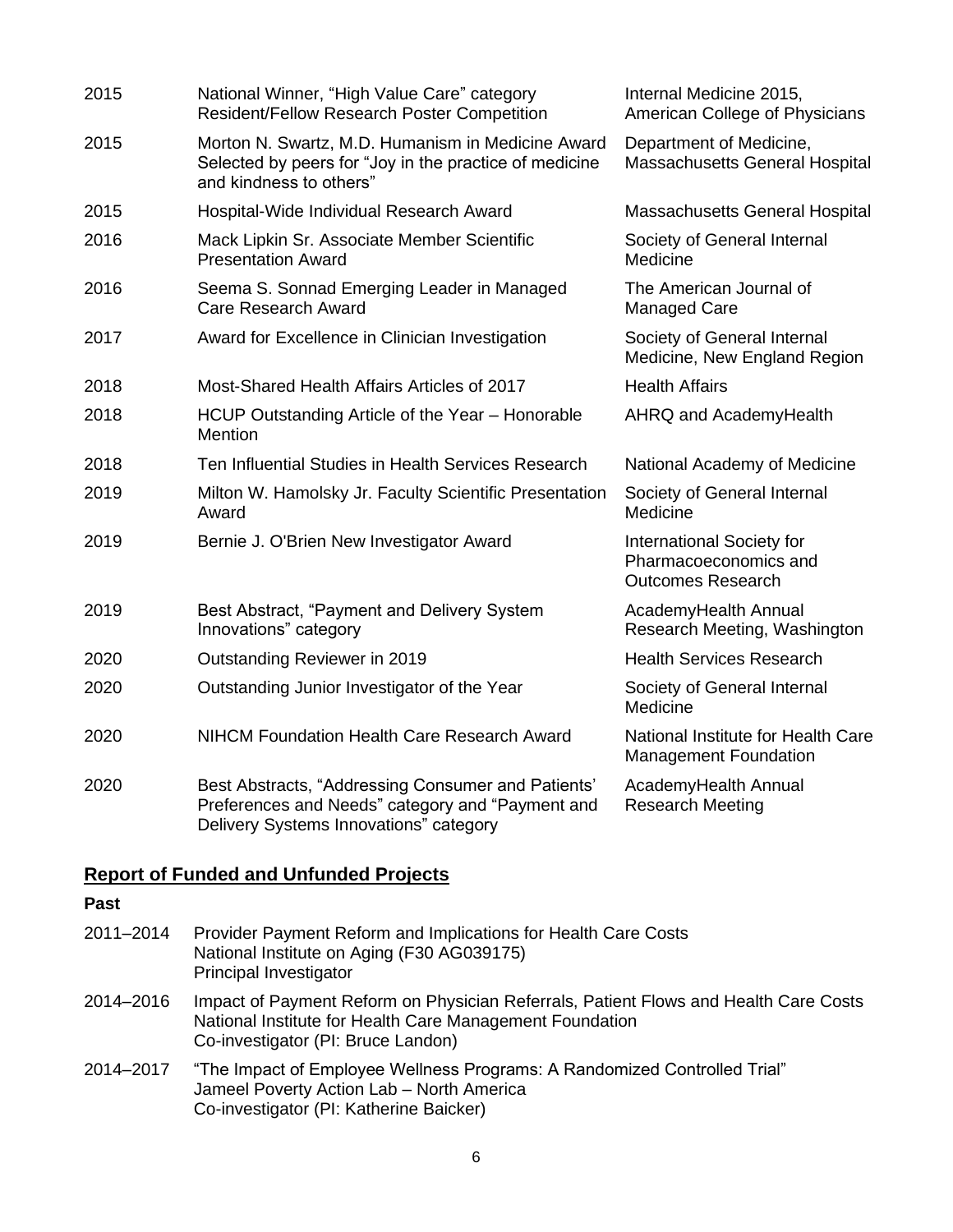| 2015-2018      | "The Impact of Employee Wellness Programs: A Randomized Controlled Trial"<br>Robert Wood Johnson Foundation (72611)<br>Co-Project Director (with Katherine Baicker)                                                                                                                                        |
|----------------|------------------------------------------------------------------------------------------------------------------------------------------------------------------------------------------------------------------------------------------------------------------------------------------------------------|
| 2017-2020      | Health Care Markets and Regulation Lab, Harvard Medical School<br>Laura and John Arnold Foundation<br>Co-investigator (PI: Michael Chernew)                                                                                                                                                                |
| 2016-2021      | "The Impact of Employee Wellness Programs"<br>NIH/National Institute on Aging (R01 AG050329)<br>Principal Investigator 2018-2021 (Katherine Baicker 2016-2018)                                                                                                                                             |
| <b>Current</b> |                                                                                                                                                                                                                                                                                                            |
| 2017-2022      | "Inequities in Health Outcomes in the Twenty-First Century: Understanding New Causes<br>and the Impact of Delivery System Reforms on Health Care Disparities"<br>Office of the Director, National Institutes of Health (DP5 OD 024564)<br>Principal Investigator (NIH Director's Early Independence Award) |
| 2020-2022      | "Measuring the Clinical and Economic Outcomes Associated with Delivery Systems"<br>Agency for Healthcare Research and Quality via NBER (U19HS024072, supplement)<br>Co-investigator (PI: David Cutler)                                                                                                     |
| 2020-2023      | Health Care Markets and Regulation Lab, Harvard Medical School<br>Laura and John Arnold Foundation (Grant ID: 20-04402)<br>Principal Investigator of Subproject (PI: Michael Chernew)                                                                                                                      |
| $2021 -$       | "Private Equity Acquisitions of Physician Medical Practices and Implications for Practice<br>Patterns and Costs of Care," National Institute for Health Care Management Foundation<br>Co-investigator (PI: Jane Zhu)                                                                                       |
| $2021 -$       | "Improving Medicare in an Era of Change"<br>NIH/National Institute on Aging (P01 AG032952)<br>Co-Investigator (PI: McWilliams/Landon)                                                                                                                                                                      |
|                | <b>Training Grants and Mentored Trainee Grants</b>                                                                                                                                                                                                                                                         |
| 2008-2009      | Harvard University Ph.D. Program in Health Policy Training Grant<br>Agency for Healthcare Research and Quality (T32 HS000055)<br>Trainee (PI: Joseph Newhouse)                                                                                                                                             |
| 2009-2010      | Harvard Medical School/Harvard University Walker Grant<br>Harvard University PhD Program in Health Policy<br>Trainee (PI: Joseph Newhouse)                                                                                                                                                                 |
| 2010-2011      | Pre-doctoral Fellowship in Aging and Health Economics<br>National Institute on Aging via NBER (T32 AG000186)<br>Pre-doctoral Fellow (PI: David Wise)                                                                                                                                                       |

# **Report of Local Teaching and Training**

# **Teaching of Students in Courses:**

| 2009-2010   | <b>Advanced Topics in Health Policy</b><br>Co-Instructor, undergraduates             | <b>Harvard College</b><br>1-2 2-hour classes/week, 13 weeks     |
|-------------|--------------------------------------------------------------------------------------|-----------------------------------------------------------------|
| 2011 Spring | Advanced Topics in Global Health and Health<br>Policy, Co-Instructor, undergraduates | <b>Harvard College</b><br>1 2-hour class/week, 13 weeks         |
| 2009-2015   | Introduction to Health Care Policy,<br>medical and dental medicine students          | Harvard Medical School and<br>Harvard School of Dental Medicine |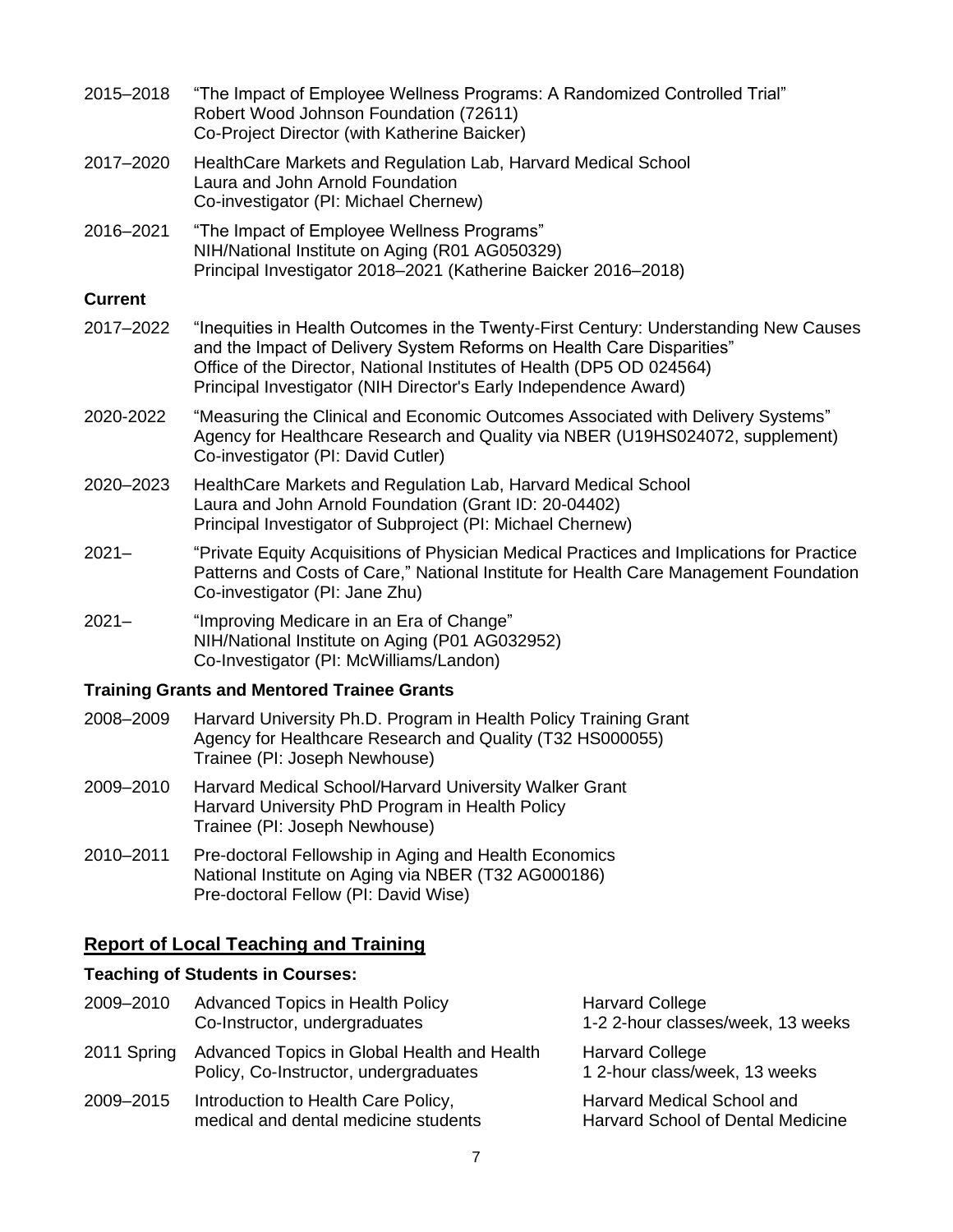|                  | 2009-2011: Head Teaching Fellow<br>2009-2010, 2014: Tutorial leader<br>2011-2015: Guest lecturer          | 31-hour classes/week, 4 weeks<br>1 2-hour lecture/year                                                       |
|------------------|-----------------------------------------------------------------------------------------------------------|--------------------------------------------------------------------------------------------------------------|
| 2015 Aug         | Economics for Health Policy, Guest lecturer,<br>Master's degree students                                  | Harvard T.H. Chan School of Public<br>Health, 2-hour lecture                                                 |
| 2016 Nov         | Health Care Management & Strategy,<br>Guest lecturer, undergraduate students                              | Wharton School, Univ of Pennsylvania<br>1.5-hour lecture                                                     |
| <b>2016 Fall</b> | Health Care Systems, Guest lecturer,<br>undergraduate students                                            | Wharton School, Univ of Pennsylvania<br>21.5-hour lectures                                                   |
| $2017 -$         | Research in Health Economics, Guest lecturer,<br>doctoral students                                        | <b>Harvard Kennedy School</b><br>1.5-hour lecture per year                                                   |
| 2018 Aug         | Economics for Health Policy, Guest lecturer,<br>Master's degree students                                  | Harvard T.H. Chan School of Public<br>Health, 2-hour lecture                                                 |
| 2018-2019        | Evidence, Insight and Strategy for Optimizing<br>Health Benefits, U.S. employers                          | Harvard Medical School Office for<br>External Education, 3 days per year                                     |
| $2018 -$         | MIT HMS Healthcare Innovation Bootcamp<br>(students from 30+ countries), Guest lecturer                   | MIT and Harvard Medical School, 1-2<br>hour lecture per year                                                 |
| $2018 -$         | Core Course in Health Policy, Guest lecturer and<br>Quality section leader (2020), doctoral students      | <b>Harvard University</b><br>1 to 2 2-hour lectures per year                                                 |
| $2019 -$         | Essentials of the Profession 1-Health Policy,<br>Tutorial leader, medical and dental medicine<br>students | Harvard Medical School and<br><b>Harvard School of Dental Medicine</b><br>2 hours per week, 4 weeks per year |
| <b>2019 Nov</b>  | U.S. Healthcare Industry and Regulatory Policy,<br>Guest lecturer, graduate students                      | Harvard Kennedy School<br>1-hour lecture                                                                     |
| $2020 -$         | Health Care Quality in America, Guest lecturer,<br>Undergraduate students                                 | <b>Harvard College</b><br>1-hour lecture per year                                                            |
| $2020 -$         | Essentials of the Profession 2-Health Policy,<br>Guest lecturer, medical and dental students              | <b>Harvard Medical School</b><br>21-hour lectures per year                                                   |
| $2020 -$         | Economics of Health Care-Public vs. Market<br>Solutions, Guest lecturer                                   | Harvard T.H. Chan School of Public<br>Health, 1-hour lecture per year                                        |
| $2020 -$         | Health Tech Fellowship Bootcamp, Guest<br>lecturer                                                        | Harvard Medical School, 1-2 hour<br>lecture per year                                                         |
| 2020 July        | MD-PhD Summer Course for entering students,<br><b>Guest lecturer</b>                                      | <b>Harvard Medical School</b><br>21-hour classes                                                             |
| 2020 Nov         | Confronting COVID-19: Future of Healthcare<br>Policy and Healthcare Delivery, Guest lecturer              | <b>Harvard College</b><br>1-hour panel discussion                                                            |
| 2022 Apr         | Global Health Care Leaders Program (leaders<br>from 11 countries), Director of health policy week         | Harvard Medical School Office for<br>External Education, 9 hours                                             |

# **Formal Teaching of Residents, Clinical Fellows and Research Fellows (post-docs):**

| $2015 -$  | Department of Medicine Noon Conference on<br>health policy, residents (PGY 1-3) and faculty | <b>Massachusetts General Hospital</b><br>1-2 1-hour lectures per year |
|-----------|---------------------------------------------------------------------------------------------|-----------------------------------------------------------------------|
| 2015-2016 | Department of Medicine Ambulatory Care<br>Curriculum, residents (PGY 2-3)                   | Massachusetts General Hospital<br>4 1-hour lecturers                  |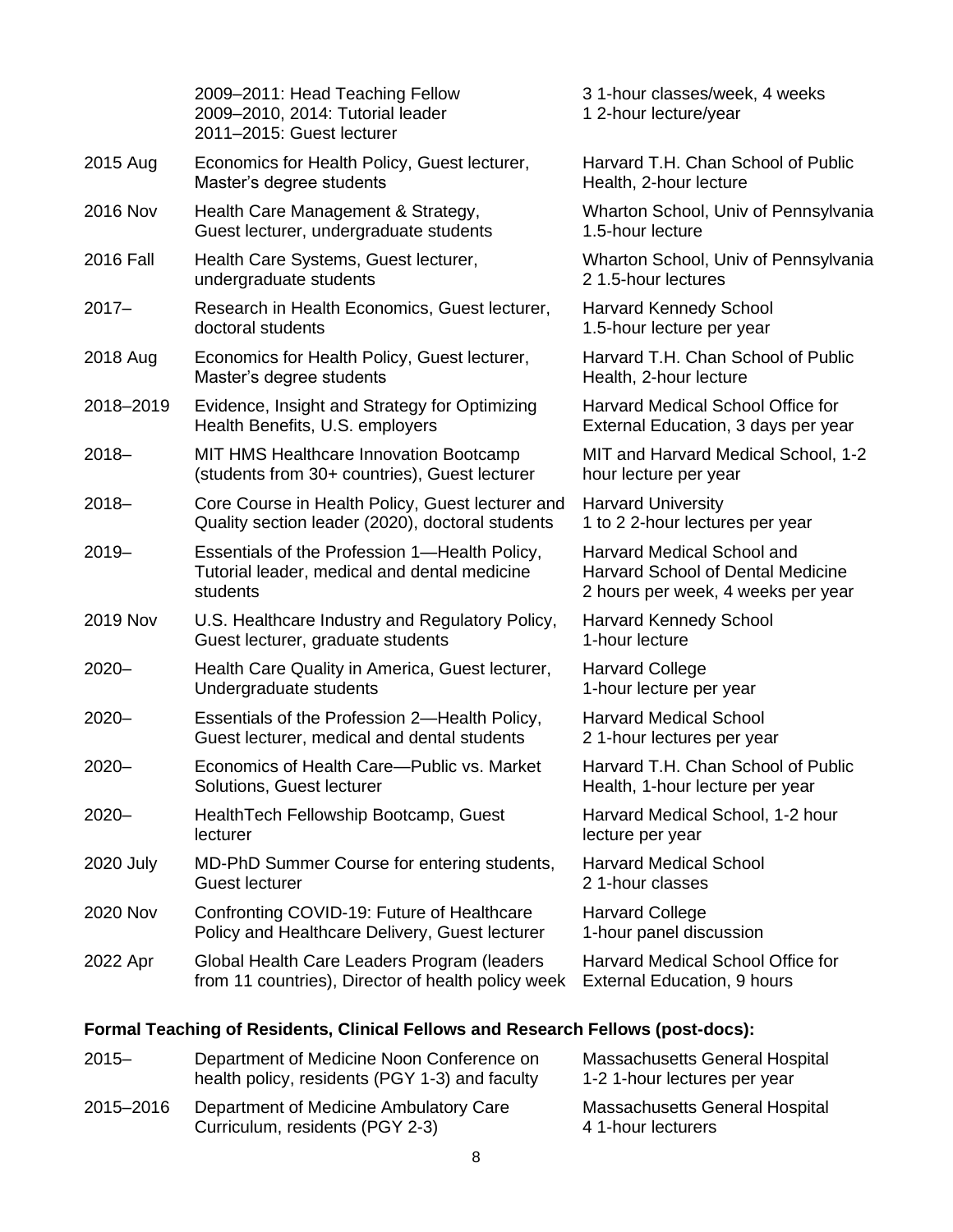| 2017-2021 | Mass General Brigham Centers of Expertise<br>Health Policy Course, residents and fellows<br>across specialties (PGY 1-9) | Mass General Brigham, Boston, MA<br>1 week per year, 3-5 hours of lecture<br>and discussion per year |
|-----------|--------------------------------------------------------------------------------------------------------------------------|------------------------------------------------------------------------------------------------------|
| 2017 Mar  | "Current Issues in Health Policy," Department of<br>Psychiatry, residents (PGY 3-4)                                      | McLean Hospital<br>1-hour lecture                                                                    |
| $2017 -$  | Department of Psychiatry Community Psychiatry<br>Curriculum, residents (PGY 1-4)                                         | Massachusetts General Hospital<br>2-3 hours of lectures per year                                     |
| $2017 -$  | Department of Medicine Global Medicine<br>Curriculum, interns (PGY 1)                                                    | Massachusetts General Hospital<br>1-2 1-hour lectures per year                                       |
| $2018 -$  | Department of Psychiatry Child Psychiatry<br>Fellowship Journal Club                                                     | Massachusetts General Hospital<br>1-hour seminar per year                                            |
| $2019 -$  | Department of Medicine Management<br>Leadership curriculum, residents (PGY 1-3)                                          | Brigham and Women's Hospital<br>1-hour lecture per year                                              |
| 2020-2021 | MGH/McLean Adult Psychiatry Residency noon<br>conferences                                                                | Massachusetts General Hospital<br>1-2.5 hours per year                                               |
| $2021 -$  | Health Policy Course, Department of Medicine<br><b>Health Policy Concentration</b>                                       | Massachusetts General Hospital<br>4 3-hour sessions per year                                         |

# **Clinical Supervisory and Training Responsibilities:**

| $2018 -$ | Inpatient attending physician on the Bigelow | Massachusetts General Hospital |
|----------|----------------------------------------------|--------------------------------|
|          | house staff teaching service                 | 4 weeks per year               |

# **Laboratory and Other Research Supervisory and Training Responsibilities:**

| $2017 -$  | Supervision of doctoral student research and<br>training, Harvard Medical School    | 2 hour meetings per month and 1:1<br>supervision 2 hours per month |
|-----------|-------------------------------------------------------------------------------------|--------------------------------------------------------------------|
| $2017 -$  | Supervision of research assistants training and<br>protocol, Harvard Medical School | 1 hour meeting per week and 1:1<br>supervision 1 hour per week     |
| 2018-2019 | Supervision of summer students research and<br>training, Harvard Medical School     | 1 hour meeting per week and 1:1<br>supervision 1 hour per week     |

# **Formally Mentored Harvard Medical, Dental, and Graduate Students:**

| $2017 -$ | Suhas Gondi, M.D./M.B.A. candidate, Harvard Medical School and Harvard Business<br>School; Foster Scholar in Health Policy, Advocacy, and Media, Stoeckle Center for<br>Primary Care Innovation, Massachusetts General Hospital<br>Mentoring role: research advisor and collaborator<br>Papers: Health Affairs Blog (2019), JAMA (2019, 2019), AJMC (2019), JAMA IM<br>$\bullet$<br>(2020), JAMA Health Forum (2021, 2021) |
|----------|----------------------------------------------------------------------------------------------------------------------------------------------------------------------------------------------------------------------------------------------------------------------------------------------------------------------------------------------------------------------------------------------------------------------------|
| $2018 -$ | Yunan Ji, Ph.D. candidate in Health Policy, Harvard University<br>Mentoring role: research advisor and collaborator<br>$\bullet$<br>Paper: NEJM (2019)<br>$\bullet$                                                                                                                                                                                                                                                        |
| $2018 -$ | Mubeen Shakir, M.D., M.Sc., Internal Medicine resident, MGH                                                                                                                                                                                                                                                                                                                                                                |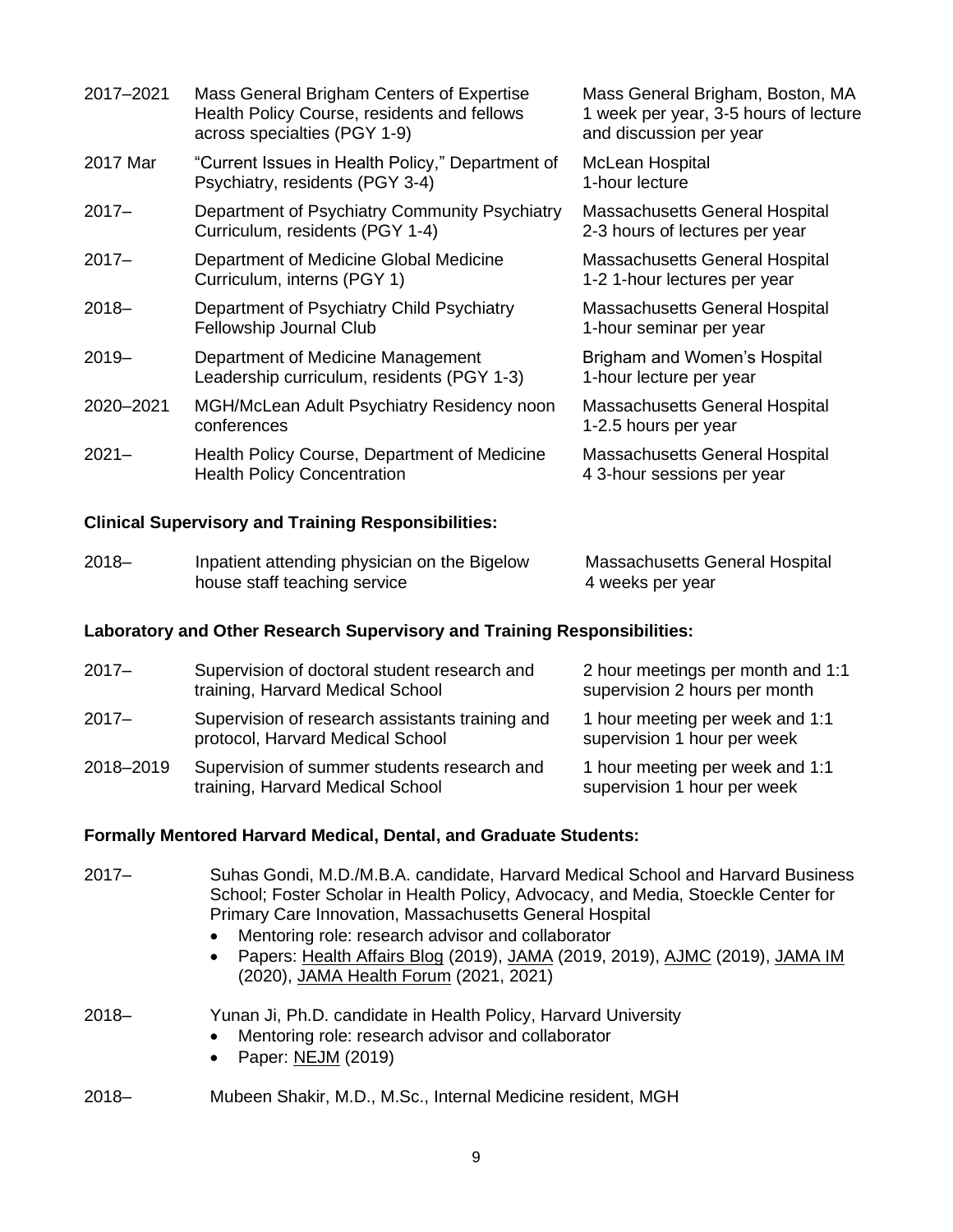|             | Mentoring role: research advisor for HMS scholarly project (thesis) "Differences in<br>Health and Health Care between Rural and Urban America," which was awarded<br>the HMS Leon Eisenberg Prize for Medicine in Society Research (2019)                                                                                                                                                                                                               |
|-------------|---------------------------------------------------------------------------------------------------------------------------------------------------------------------------------------------------------------------------------------------------------------------------------------------------------------------------------------------------------------------------------------------------------------------------------------------------------|
| $2018 -$    | Joseph Bruch, Ph.D., Assistant Professor, University of Chicago; formerly Research<br>Scholar, Harvard Medical School, and PhD student, Harvard School of Public Health<br>Mentoring role: chair, dissertation committee<br>Papers: JAMA Internal Medicine (2020, 2020), Annals of Internal Medicine (2020),<br>$\bullet$<br>JAMA Health Forum (2021), American Journal of Public Health (2021), British<br>Medical Journal (2021)                      |
| $2018 -$    | Jason Buxbaum, Ph.D. candidate in Health Policy, Harvard University<br>Mentoring role: research advisor<br>$\bullet$                                                                                                                                                                                                                                                                                                                                    |
| $2019 -$    | Shivani Shah, M.D. candidate, Harvard Medical School<br>Mentoring role: research advisor<br>Papers: JAMA Health Forum (2020), JGIM (2021), Health Affairs Blog (2021)<br>$\bullet$                                                                                                                                                                                                                                                                      |
| $2020 -$    | Garret Johnson, M.D., Harvard Medical School<br>Mentoring role: HMS scholarly project mentor<br>$\bullet$                                                                                                                                                                                                                                                                                                                                               |
|             | <b>Other Mentored Trainees and Faculty:</b>                                                                                                                                                                                                                                                                                                                                                                                                             |
| 2013-2017   | Andrew P. Loehrer, M.D., M.P.H., Assistant Professor of Surgery, Geisel School of<br>Medicine, Dartmouth; formerly Fellow MD Anderson Cancer Center and MGH<br>Mentoring role: research advisor and collaborator<br>$\bullet$<br>Papers: JAMA Surgery (2013, 2017), Annals of Surgery (2015, 2016), Journal of<br>$\bullet$<br>the American College of Surgeons (2015), Journal of Clinical Oncology (2016), and<br>Journal of Oncology Practice (2017) |
| 2014-2015   | John W. Scott, M.D., M.P.H., Assistant Professor, University of Michigan; formerly<br>Fellow, Harborview Medical Center, Brigham and Women's Hospital, and HMS<br>Mentoring role: research advisor and collaborator<br>Papers: Health Affairs (2015), Journal of the American College of Surgeons (2015)<br>$\bullet$                                                                                                                                   |
|             | 2018 Summer Carol Tao, while as B.A. candidate, New York University<br>Mentoring role: research advisor                                                                                                                                                                                                                                                                                                                                                 |
| 2018 Summer | William Tian, while as M.D. candidate, University of Illinois College of Medicine<br>Mentoring role: research advisor                                                                                                                                                                                                                                                                                                                                   |
| 2018-2019   | Cian P. McCarthy, M.B., B.Ch., B.A.O., while as Internal Medicine resident, MGH<br>Mentoring role: research advisor and collaborator<br>Papers: Journal of the American College of Cardiology (2018), Circulation (2018)                                                                                                                                                                                                                                |
| 2018-2019   | Arielle Elmaleh-Sachs, M.D., while as Internal Medicine resident, MGH<br>Mentoring role: research advisor<br>٠                                                                                                                                                                                                                                                                                                                                          |

- 2018– Sneha Kannan, M.D., Pulmonary/Critical Care Fellow, Beth Israel Deaconess Medical Center and Massachusetts General Hospital, formerly Internal Medicine resident, MGH • Mentoring role: fellowship research mentor and collaborator
	- Papers: JAMA Health Forum (2021)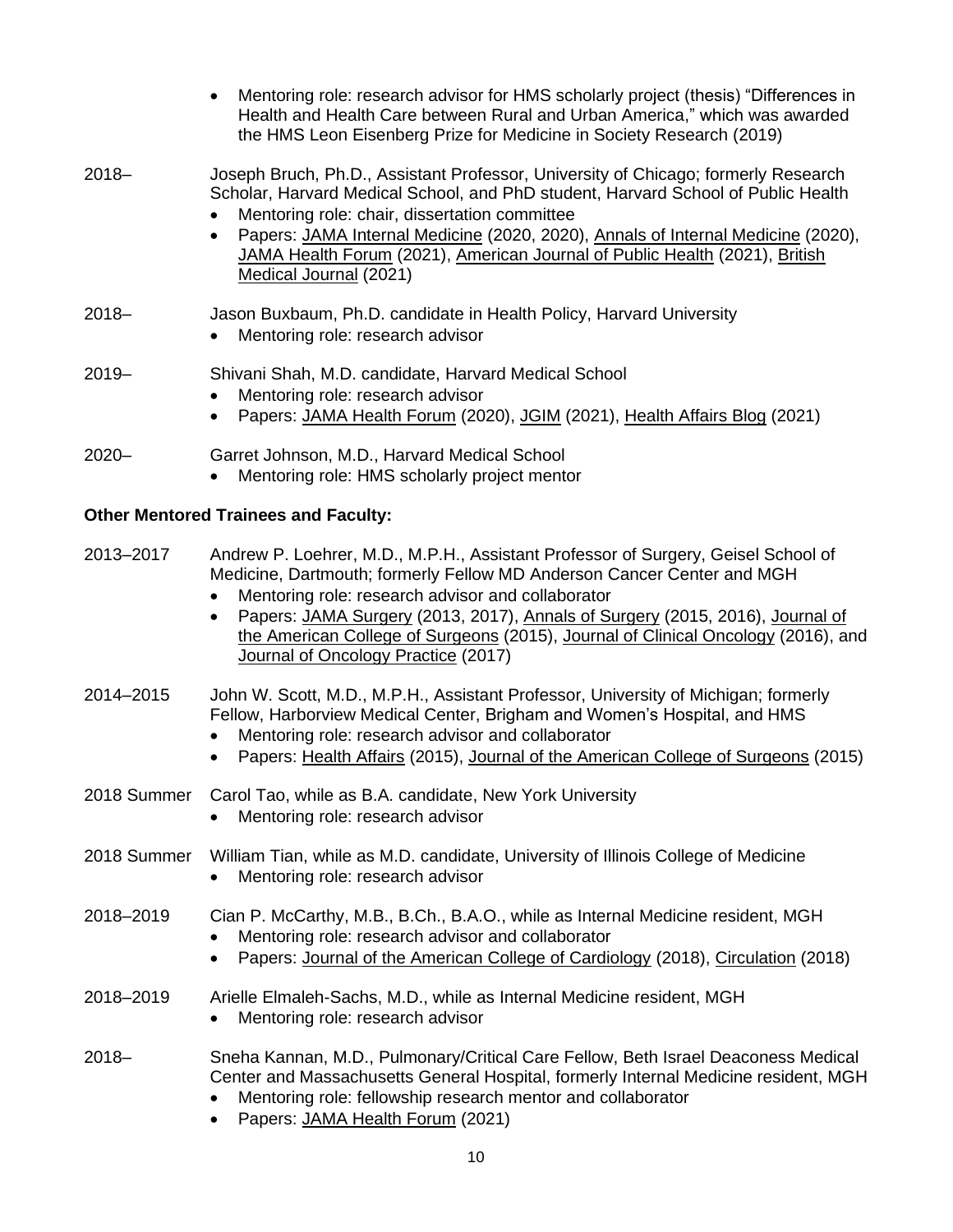| $2018 -$    | Samuel J. Enumah, M.D., General Surgery resident, Brigham and Women's Hospital;<br>Research Fellow in Clinical Outcomes, Education & Health Services; Harvard T-32<br>Mentoring role: research advisor and collaborator<br>$\bullet$<br>1 manuscript under peer review<br>$\bullet$ |
|-------------|-------------------------------------------------------------------------------------------------------------------------------------------------------------------------------------------------------------------------------------------------------------------------------------|
| $2018 -$    | Nicole Benson, M.D., Fellow in Child and Adolescent Psychiatry, Massachusetts<br>General Hospital, formerly Psychiatry resident, MGH<br>Mentoring role: research advisor and collaborator<br>$\bullet$<br>Papers: JGIM (2020), Health Affairs (2020), JGIM (2021)<br>$\bullet$      |
| $2018 -$    | Thomas Roberts, M.D., M.B.A., Hematology/Oncology Fellow, Dana Farber Cancer<br>Institute, formerly Internal Medicine resident, MGH<br>Mentoring role: research advisor and collaborator<br>1 manuscript under peer review<br>$\bullet$                                             |
| 2019 Summer | Neeti Kulkarni, while as B.A. candidate, Brandeis University<br>Mentoring role: research advisor and collaborator<br>$\bullet$                                                                                                                                                      |
| $2019 -$    | Lindsey J. Patterson, Ph.D., Marshall J. Seidman Fellow, Harvard Medical School<br>Mentoring role: research advisor and collaborator                                                                                                                                                |

• Papers: JAMA Health Forum (2021), 1 manuscript under peer review

# **Report of Local Invited Presentations:**

# *No presentations below were sponsored by outside entities*

| 4/2006  | "Smoking and Obesity: The Public Health Crises of Our Generation"<br>Woodrow Wilson Fellowship Ceremony, Johns Hopkins University, Baltimore, MD        |
|---------|---------------------------------------------------------------------------------------------------------------------------------------------------------|
| 7/2012  | "Next Steps in Health Care Reform: Transitioning to Accountable Care"<br>Principal Clinical Experience Intersession, Harvard Medical School, Boston, MA |
| 7/2012  | "Early Experience with Accountable Care in Massachusetts"<br>Meet the Expert Seminar Series, Harvard School of Public Health, Boston, MA                |
| 9/2013  | "Clinical Decision-Making and Health Care Spending"<br>MD-PhD/LHB Grand Rounds, Harvard Medical School, Boston, MA                                      |
| 10/2013 | "Improving the Value of American Health Care: Policy Options"<br>31th Annual Retreat, MD-PhD Program, Harvard Medical School, Boston, MA                |
| 10/2015 | "Health Care Spending and Quality Under Global Payment," Netherlands Delegation,<br>Harvard T.H. Chan School of Public Health, Boston, MA               |
| 12/2013 | "Slowing the Growth of Health Care Spending"<br>Health Policy Seminar, Tufts Medical Center, Boston, MA                                                 |
| 2/2016  | "Strategies for Slowing Health Care Spending,"<br>Harvard T.H. Chan School of Public Health, Boston, MA                                                 |
| 10/2016 | "Strategies to Slow the Growth of Health Care Spending"<br>Department of Health Care Policy, Harvard Medical School, Boston, MA                         |
| 10/2016 | "Strategies to Slow Health Care Spending," Division of General Internal Medicine,<br>Massachusetts General Hospital, Boston, MA                         |
| 2/2017  | "Health Care and the Affordable Care Act after the Election," Department of Psychiatry,<br>Massachusetts General Hospital, Boston, MA                   |
|         |                                                                                                                                                         |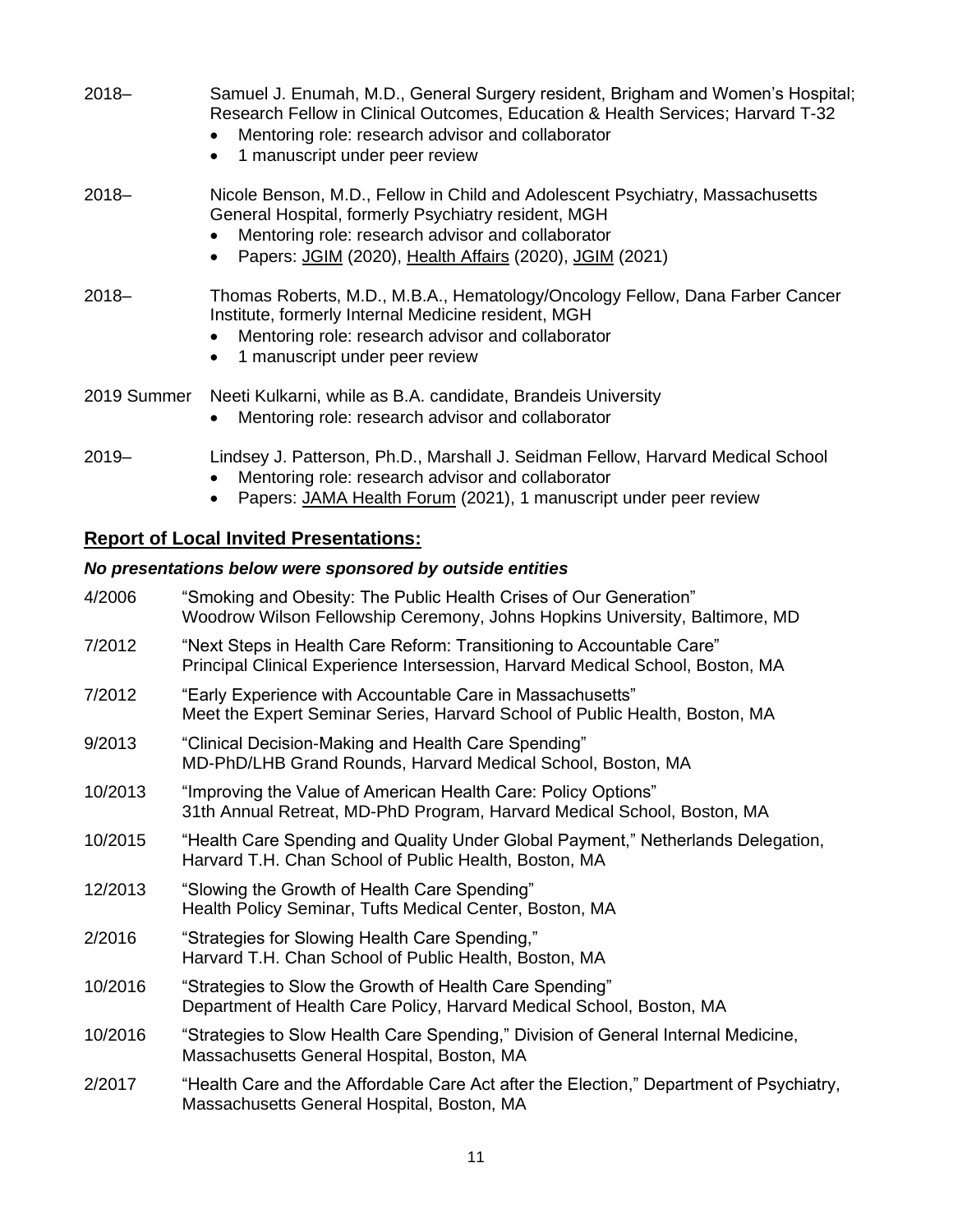| 5/2017  | "The Changing Mortality and Composition of Opioid-Related Hospitalizations Versus Other<br>Hospitalizations in the United States," Division of General Internal Medicine Medical<br>Rounds Conference, Massachusetts General Hospital, Boston, MA |
|---------|---------------------------------------------------------------------------------------------------------------------------------------------------------------------------------------------------------------------------------------------------|
| 9/2017  | "The Impact of Workplace Wellness Programs on Health and Economic Outcomes,"<br>Harvard School of Public Health, Boston, MA                                                                                                                       |
| 10/2017 | "Health Care Policy in 2020," Primary Care in 2020 Conference, Center for Primary Care,<br>Harvard Medical School, Boston, MA                                                                                                                     |
| 2/2018  | "Policies to Address Health Care Spending and Value," Health Policy and Insurance<br>Research Seminar, Department of Population Medicine, Harvard Medical School and<br>Harvard Pilgrim Health Care Institute, Boston, MA                         |
| 3/2018  | "Fixing Prices or Price Fixing? Physician Responses to New Payments for Heart Disease<br>Treatments," HCP Health Economics Seminar, Harvard Medical School, Boston, MA                                                                            |
| 5/2018  | "A Guide to Research in Health Policy," Medical Directors' Meeting, Population Health<br>Management, Partners Healthcare, Boston, MA                                                                                                              |
| 6/2018  | "The Impact of Changes in Medicare Physician and Hospital Outpatient Fees," Division of<br>General Internal Medicine, Massachusetts General Hospital, Boston, MA                                                                                  |
| 7/2018  | "The Impact of Medicare PCI Fee Changes on Provider Behavior," Smith Center for<br>Outcomes Research in Cardiology, Beth Israel Deaconess Medical Center, Boston, MA                                                                              |
| 9/2018  | "Meet the Investigator" Seminar, MD-PhD Program, Harvard Medical School, Boston, MA                                                                                                                                                               |
| 10/2018 | "Impact of Workplace Wellness on Health and Economic Outcomes: A Randomized<br>Controlled Trial," HCP Health Economics Seminar, Harvard Medical School, Boston, MA                                                                                |
| 4/2019  | "The Impact of Changes in Medicare Prices for PCI," Cath Conference, Massachusetts<br>General Hospital, Boston, MA                                                                                                                                |
| 4/2019  | "Changes in Economic and Clinical Outcomes Under CMS Mandatory Bundled Payments<br>for Joint Replacements," Division of General Internal Medicine, Massachusetts General<br>Hospital, Boston, MA                                                  |
| 5/2019  | "Impact of Workplace Wellness on Health and Economic Outcomes: A Randomized<br>Controlled Trial," Division of General Internal Medicine Medical Rounds Conference,<br>Massachusetts General Hospital, Boston, MA                                  |
| 6/2019  | "Health Care: An Endangered Species?" Alumni Day Symposium, Harvard Medical School                                                                                                                                                                |
| 6/2019  | "Policy Options to Address Health Care Spending," Center for Primary Care, Harvard<br>Medical School, Boston, MA                                                                                                                                  |
| 9/2019  | "Health Care Spending and Quality 8 Years into Global Payment," Healthcare Markets &<br>Regulations Lab Industry Working Group Summit, Harvard Medical School, Boston, MA                                                                         |
| 11/2019 | "Improving the Value of Health Care," 45th Anniversary Reunion and Celebration<br>Harvard/MIT Medical Scientist Training Program, Harvard Medical School, Boston, MA                                                                              |
| 3/2022  | "Medicare Advantage and Payment Reform," Population Health Medical Directors<br>Meeting, Mass General Brigham, Boston, MA                                                                                                                         |
| 4/2022  | "Improving the Value of Health Care," Grand Rounds, Department of Pediatrics,<br>Cambridge Health Alliance, Cambridge, MA                                                                                                                         |
| 5/2022  | "Health Policy Through the Lens of Health Equity," Harvard Medical Grand Rounds on<br>"Race, Income, and Health Equity: From Insight to Action" (with Raj Chetty, Dhruv S. Kazi,<br>and Lisa S. Rotenstein), BIDMC/BWH/MGH, Boston, MA            |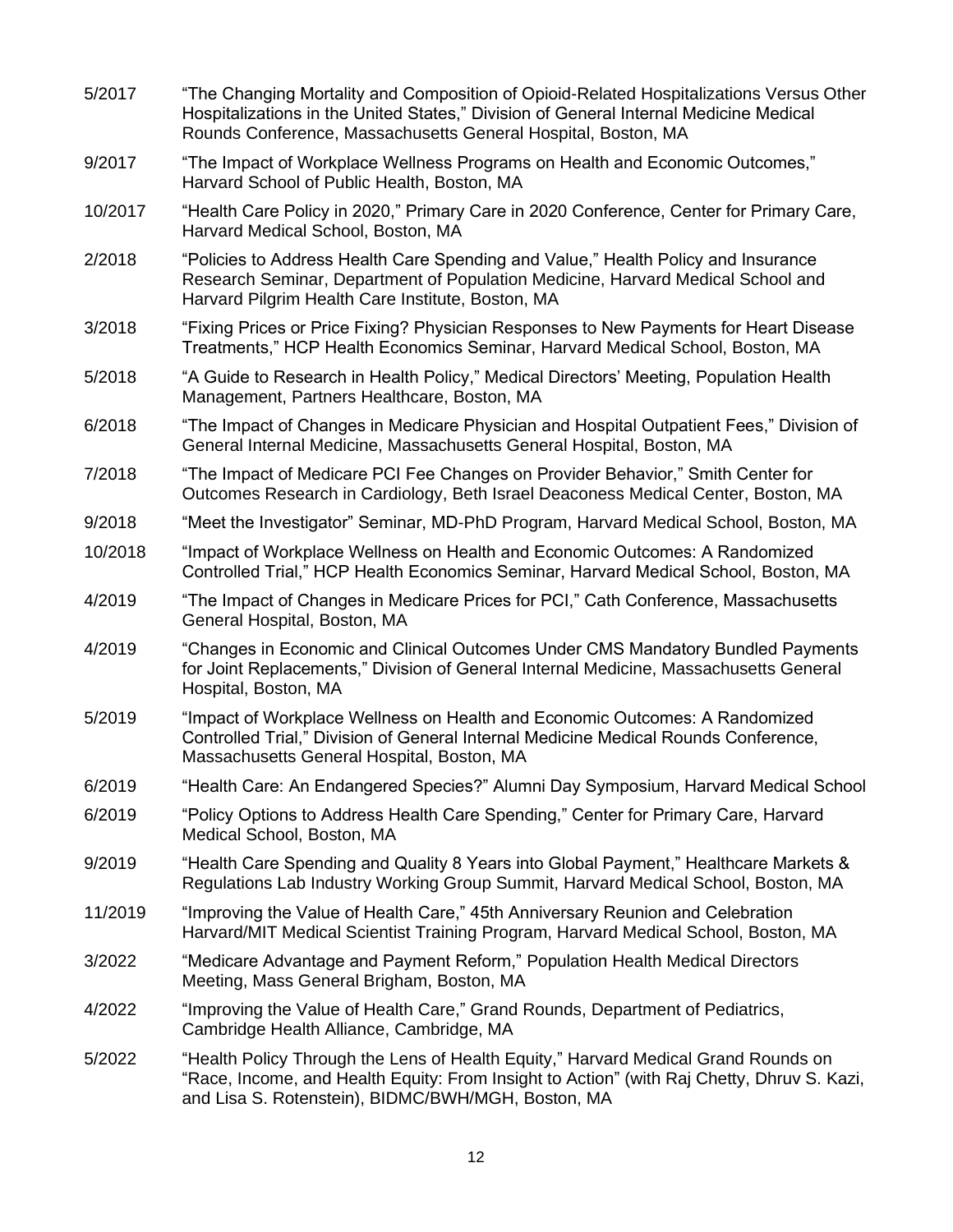# **Report of Regional, National, and International Invited Teaching and Presentations**

# *No presentations below were sponsored by outside entities*

## **Regional**

| 10/2009 | "Health Care Reform and the Social Sciences," 27th Annual Student Faculty Retreat,<br>MD-PhD Program, Harvard Medical School, Waterville Valley, NH                                                                                     |
|---------|-----------------------------------------------------------------------------------------------------------------------------------------------------------------------------------------------------------------------------------------|
| 3/2011  | "Health Care Reform," Boston University School of Medicine, Boston, MA                                                                                                                                                                  |
| 8/2011  | "Effect of the AQC on Health Care Spending and Quality"<br>Massachusetts Health Care Quality and Cost Council, Boston, MA                                                                                                               |
| 1/2012  | "A Primer on Health Care Reform," Albert Schweitzer Fellowship,<br>Boston Fellows Meeting, Boston, MA                                                                                                                                   |
| 2/2012  | "Changing Paradigms in Healthcare: What Does the Future Hold?"<br>Massachusetts Medical Society Physician Leadership Institute, Boston, MA                                                                                              |
| 4/2012  | "Year-2 Evaluation of the Alternative Quality Contract"<br>The Dartmouth Institute for Health Policy and Clinical Practice, Lebanon, NH                                                                                                 |
| 6/2013  | "The Return-on-Investment of Wellness: Evidence and Policy"<br>New England Employee Benefits Council, Waltham, MA                                                                                                                       |
| 12/2013 | "Slowing the Growth of Health Care Spending"<br>Health Policy Seminar, Tufts Medical Center, Boston, MA                                                                                                                                 |
| 4/2014  | "Payment Reform in Massachusetts: Early Evidence on Spending and Quality,"<br>Dartmouth Symposium in Health Care Delivery Science, Hanover, NH                                                                                          |
| 7/2014  | "Program Evaluation and ROI: Evidence and Policy"<br>Best Practices in Worksite Wellness Conference, Braintree, MA                                                                                                                      |
| 11/2014 | "Health Care Spending and Quality 4 Years into Global Payment for ACOs" (selected<br>abstract), American College of Physicians Annual Scientific Meeting, Waltham, MA                                                                   |
| 3/2015  | "Medicare Fee Cuts and Physician-Hospital Integration" (selected abstract),<br>New England Society of General Internal Medicine (SGIM) Regional Meeting, Boston, MA                                                                     |
| 4/2015  | "The Emergence of Worksite Wellness in Health Policy"<br>The Business of Worksite Wellness and Nutrition Conference, Rockland, MA                                                                                                       |
| 10/2015 | "Evaluations of Public and Private Strategies for Improving the Value of Health Care<br>Spending," Health Policy Commission, Boston, MA                                                                                                 |
| 3/2016  | "Changes in Quality and Spending for High versus Low Socioeconomic Status Populations<br>Under Global Payment" (selected abstract), New England Society of General Internal<br>Medicine (SGIM) Meeting, New Haven, CT (Plenary speaker) |
| 4/2016  | "Improving the Evidence Base on Worksite Wellness"<br>Third Annual Emerging Trends in Wellness Conference, Randolph, MA                                                                                                                 |
| 5/2016  | "Mortality Among Opioid-Related vs. Other Hospitalizations in the U.S.," Health Policy<br>Commission, Boston, MA.                                                                                                                       |
| 3/2017  | "Mortality and Composition of Opioid Hospitalizations in the United States" (selected<br>abstract), New England Society of General Internal Medicine (SGIM) Meeting, Boston, MA                                                         |
| 4/2017  | "Changes in Quality of Care and Medical Spending for High versus Low Socioeconomic<br>Status Populations under Global Payment," Health Policy Commission, Boston, MA                                                                    |
| 4/2017  | "An Update on the Evidence Base for Workplace Wellness," Fourth Annual Emerging<br>Trends in Wellness Conference, Randolph, MA                                                                                                          |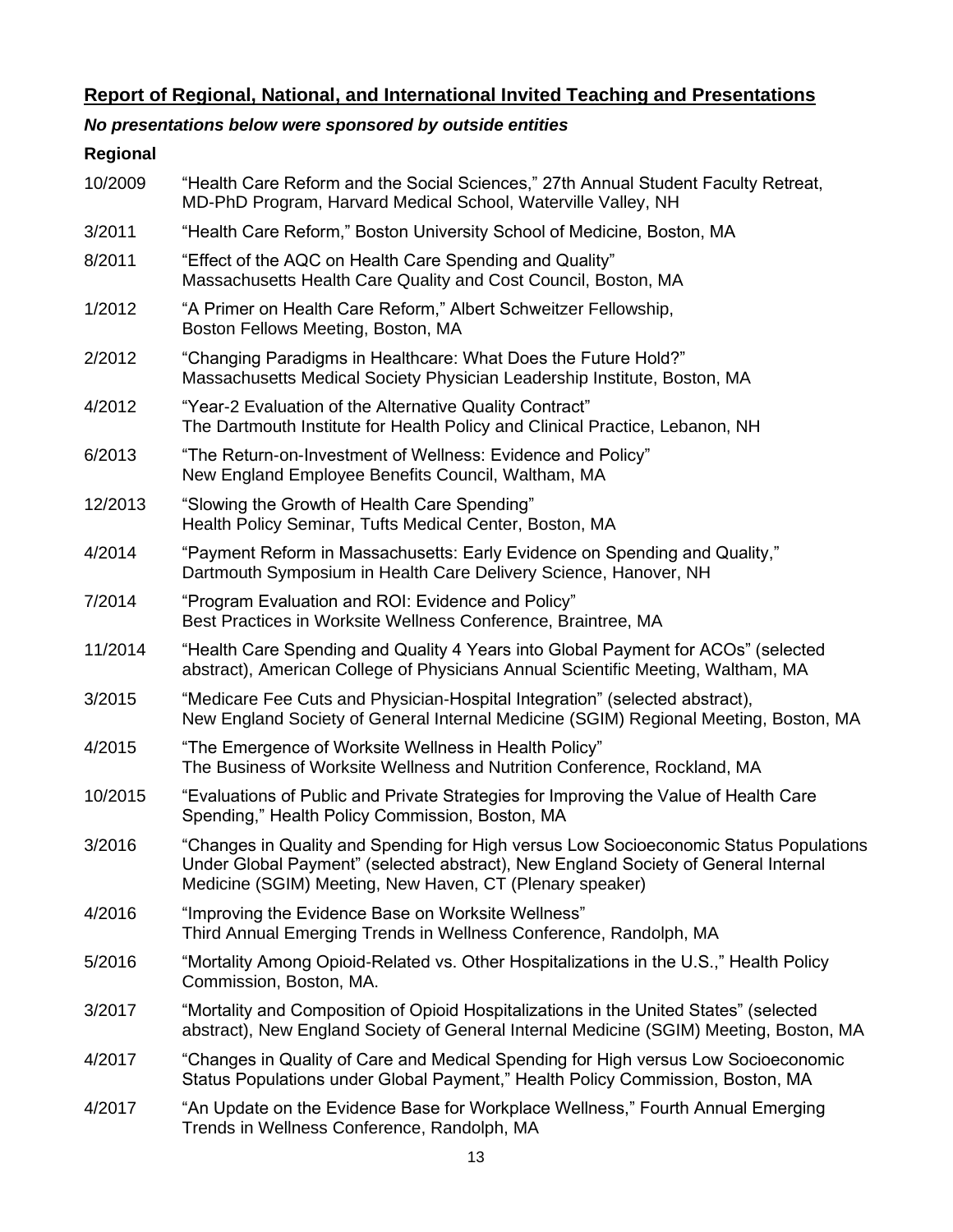| 3/2018 | "Policies to Address Health Care Spending," Health Policy Seminar, Institute for Clinical<br>Research and Health Policy Studies, Tufts Medical Center, Boston, MA                                                                                           |
|--------|-------------------------------------------------------------------------------------------------------------------------------------------------------------------------------------------------------------------------------------------------------------|
| 4/2018 | "Impact of Workplace Wellness on Health and Economic Outcomes," Fifth Annual<br>Emerging Trends in Wellness Conference, Randolph, MA                                                                                                                        |
| 2/2019 | "Current State of Health Care Policy in the United States," Whitney Center, Hamden, CT                                                                                                                                                                      |
| 2/2019 | "ACOs in Massachusetts: the AQC Experience," MassHealth, Executive Office of Health<br>and Human Services, Commonwealth of Massachusetts                                                                                                                    |
| 3/2019 | "Physician Scientists and the Health Care Economy," (Clinical and Population Health<br>Keynote), University of Massachusetts Medical School, MD/PhD Program   Medical<br>Scientist Training Program, 14th Annual Physician-Scientist Retreat, Worcester, MA |
| 1/2021 | "Peer Effects and Health Care Consumption: Evidence from Spousal Health Shocks,"<br>Columbia University Mailman School of Public Health (virtual)                                                                                                           |
| 3/2021 | "Payment for Primary Care," Health Care Delivery Transformation Conference, Healthcare<br>Financial Management Association, Massachusetts-Rhode Island Chapter (virtual)                                                                                    |
|        |                                                                                                                                                                                                                                                             |

### **National**

| 12/2005 | "Undergraduate public health education: Role of the student-run publication" (selected<br>abstract), American Public Health Association Meeting, Philadelphia, PA                        |
|---------|------------------------------------------------------------------------------------------------------------------------------------------------------------------------------------------|
| 11/2009 | "The Albert Schweitzer Fellowship," PRI-MED Conference, Boston, MA                                                                                                                       |
| 6/2010  | "Using the Dartmouth Atlas" (selected abstract),<br>AcademyHealth Annual Research Meeting, Boston, MA                                                                                    |
| 8/2010  | "Health Care Reform 2010: Policies and Objectives,"<br>Carolinas Medical Center, Concord, NC                                                                                             |
| 10/2010 | "Health Care Reform 2010: Policies and Objectives,"<br>4th Annual Albert Schweitzer Fellowship Conference, Baltimore, MD                                                                 |
| 6/2011  | "Effect of the AQC on Health Care Spending and Quality" (selected abstract), 17th Annual<br>National Research Service Award (NRSA) Trainees Research Conference, Seattle WA              |
| 6/2011  | "The Effect of Global Payment in Accountable Care Organizations on Health Care Costs"<br>(selected abstract), AcademyHealth Annual Research Meeting, Seattle, WA                         |
| 10/2011 | "Health Care Reform and its Implications,"<br>5th Annual Albert Schweitzer Fellowship Conference, Boston, MA                                                                             |
| 11/2011 | "Effect of the AQC on Health Care Spending and Quality" (selected abstract),<br>Gerontological Society of America, 64th Annual Meeting, Boston, MA                                       |
| 1/2012  | "Effect of the AQC on Health Care Spending and Quality" (selected abstract),<br>American Economic Association/Allied Social Science Associations, Chicago, IL                            |
| 6/2012  | "Year-2 Evaluation of the Alternative Quality Contract" (selected abstract), 18th Annual<br>National Research Service Award (NRSA) Trainees Research Conference, Orlando, FL             |
| 6/2012  | "Year-2 Evaluation of the Alternative Quality Contract" (selected abstract), Health<br>Economics Interest Group, AcademyHealth Annual Research Meeting, Orlando, FL                      |
| 6/2012  | "Unintended Consequences of Redistributing Income from Specialists to Primary Care<br>Physicians in Medicare" (selected abstract), AcademyHealth Annual Research Meeting,<br>Orlando, FL |
| 6/2012  | "Effect of the Alternative Quality Contract on Health Care Spending and Quality: Year-2<br>Results" (selected abstract), AcademyHealth Annual Research Meeting, Orlando, FL              |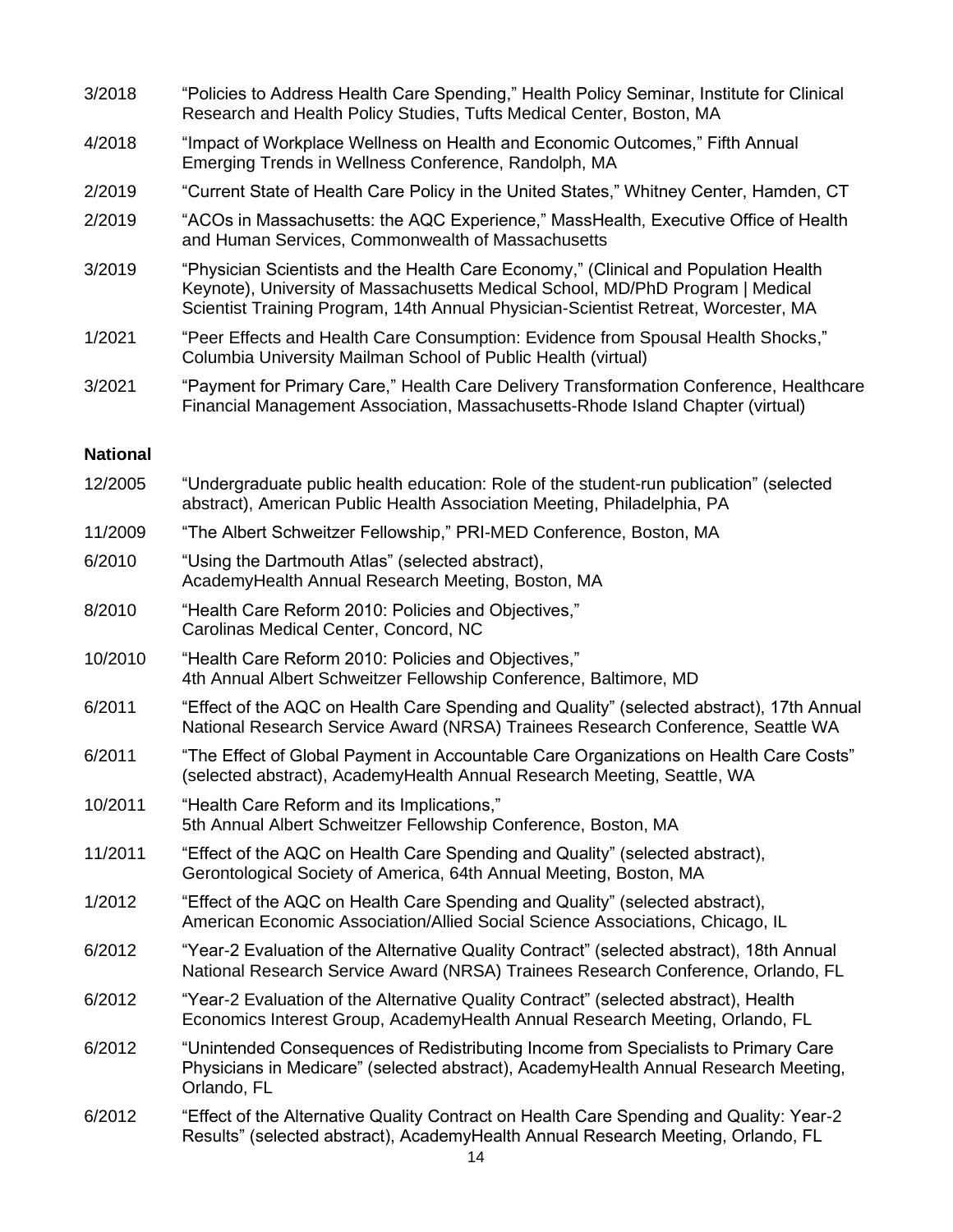| 6/2013  | "Year-2 Evaluation of the Alternative Quality Contract" (Article-of-the-Year session),<br>AcademyHealth Annual Research Meeting, Baltimore, MD                                                                                                          |
|---------|---------------------------------------------------------------------------------------------------------------------------------------------------------------------------------------------------------------------------------------------------------|
| 2/2014  | "Slowing the Growth of Health Care Spending: Evaluations of Current Policy Approaches,"<br>Institute for Healthcare Policy and Innovation (IHPI), Department of Medicine, University of<br>Michigan, Ann Arbor, MI                                      |
| 4/2014  | "Conducting ROI Analysis," Health Care Innovations Exchange: Virtual Roundtable on<br>Return on Investment, Agency for Healthcare Research and Quality (AHRQ)                                                                                           |
| 4/2014  | "Payment Reform in Massachusetts: Effect of Global Payment on Health Care Spending<br>and Quality 4 Years into the Alternative Quality Contract" (selected abstract),<br>Society of General Internal Medicine (SGIM) 37th Annual Meeting, San Diego, CA |
| 11/2014 | "Health Care Spending and Quality 4 Years into Global Payment for ACOs," Grand<br>Rounds, Division of General Internal Medicine, Johns Hopkins Medicine, Baltimore, MD                                                                                  |
| 6/2015  | "Medicare Fee Cuts and Physician-Hospital Integration" (selected abstract),<br>AcademyHealth Annual Research Meeting, Minneapolis, MN                                                                                                                   |
| 12/2015 | "Evaluating Strategies for Improving the Value of Health Care Spending"<br>Perelman School of Medicine, University of Pennsylvania, Philadelphia, PA                                                                                                    |
| 5/2016  | "Changes in Quality of Care and Medical Spending for High versus Low Socioeconomic<br>Status Populations under Global Payment" (selected abstract), Society of General Internal<br>Medicine (SGIM) 2016 Annual Meeting, Hollywood, FL (Plenary)         |
| 6/2016  | "Policy Rationale and Implications of Payment Reform,"<br>Risk-based Contracting-Preparing for the Inevitable session<br>American Diabetes Association 76th Scientific Sessions, New Orleans, LA                                                        |
| 7/2016  | "Leadership in the Field of Medicine" (keynote),<br>National Youth Leadership Forum on Medicine, Wellesley, MA                                                                                                                                          |
| 9/2016  | "Competitive Bidding in Medicare Advantage,"<br>Congressional Budget Office, Panel of Health Advisors, Washington, DC                                                                                                                                   |
| 11/2016 | "Frameworks in Health Policy and Health Economics," The MedX Program<br>University of Pennsylvania, Philadelphia, PA                                                                                                                                    |
| 11/2016 | "Strategies for Slowing Health Care Spending: Implications for Health Systems,"<br>Innovation Speaker Series, Center for Health Care Innovation, UPenn Health System                                                                                    |
| 11/2016 | "Implications of the Election for Health Care Reform," Penn HealthX,<br>Perelman School of Medicine, University of Pennsylvania, Philadelphia, PA                                                                                                       |
| 11/2016 | "Medicare Financing Reform after the Election," Division of General Internal Medicine,<br>Perelman School of Medicine, University of Pennsylvania, Philadelphia, PA                                                                                     |
| 2/2017  | "Mobile Health and Wellness: Return-on-Investment," Expert Series: Mobile Health<br>Clinics—Meeting Your Employees Where They Are. Health Resources in Action Webinar.                                                                                  |
| 4/2017  | "The Changing Mortality and Composition of Opioid-Related Hospitalizations Versus Other<br>Hospitalizations in the United States" (selected abstract), Society of General Internal<br>Medicine (SGIM) 2017 Annual Meeting, Washington, DC               |
| 4/2017  | "Medicare Advantage Benchmarks, Bids, and Rebates Before and After the Affordable<br>Care Act" (selected abstract), Society of General Internal Medicine (SGIM) 2017 Annual<br>Meeting, Washington, DC                                                  |
| 6/2017  | "Mortality and Composition of Opioid Hospitalizations in the United States" (selected<br>abstract), AcademyHealth Annual Research Meeting, New Orleans, LA                                                                                              |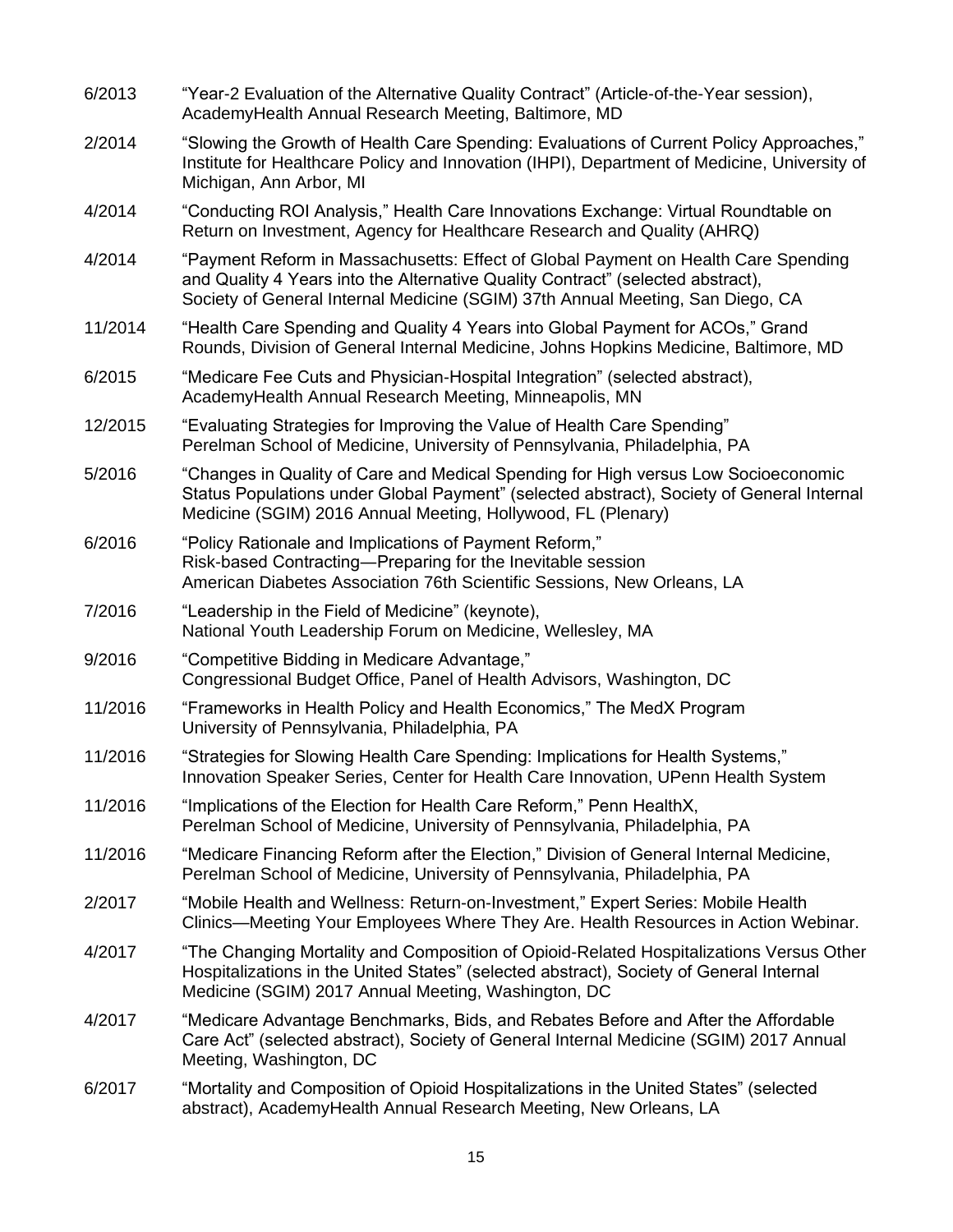| 7/2017  | "Making Positive Change Through Medicine and Health Care" (Keynote),<br>National Youth Leadership Forum on Medicine, Wellesley, MA                                                                                                                                             |
|---------|--------------------------------------------------------------------------------------------------------------------------------------------------------------------------------------------------------------------------------------------------------------------------------|
| 4/2018  | "Health Care Spending and Quality 8 Years into Global Payment" (selected abstract),<br>Society of General Internal Medicine (SGIM) 2018 Annual Meeting, Denver, CO                                                                                                             |
| 6/2018  | "Payments to Medicare Advantage Plans and Plan Generosity Before and After the<br>Affordable Care Act" (selected abstract), 7 <sup>th</sup> Conference of the American Society of Health<br>Economists (ASHEcon), Atlanta, GA                                                  |
| 6/2018  | Discussant for "Vertical Integration and a Changing Physician Workforce" (by Neprash H,<br>Chernew ME, McWilliams JM), 7 <sup>th</sup> Conference of the American Society of Health<br>Economists (ASHEcon), Atlanta, GA                                                       |
| 6/2018  | "The Impact of Workplace Wellness on Health, Health Care, and Employment Outcomes:<br>A Randomized Controlled Trial" (selected abstract), 7 <sup>th</sup> Conference of the American<br>Society of Health Economists (ASHEcon), Atlanta, GA                                    |
| 6/2018  | Discussant for "Did Medicare Advantage Payment Cuts Affect Beneficiary Access to<br>Care?" (by Skopec L, Zuckerman S, Aarons J), 7 <sup>th</sup> Conference of the American Society of<br>Health Economists (ASHEcon), Atlanta, GA                                             |
| 6/2018  | "Changes in Health Care Spending and Quality 8 Years into Global Payment" (selected<br>abstract), AcademyHealth Annual Research Meeting, Seattle, WA                                                                                                                           |
| 7/2018  | "Making Positive Change Through Medicine and Health Care" (Keynote),<br>National Youth Leadership Forum on Medicine, Wellesley, MA                                                                                                                                             |
| 5/2019  | "Putting Patients First" (Panelist), The State of Care: Future of Medicare, The Atlantic,<br>Washington, DC                                                                                                                                                                    |
| 5/2019  | "Impact of Workplace Wellness on Health and Economic Outcomes: A Randomized<br>Controlled Trial" (selected abstract), Society of General Internal Medicine (SGIM) 2019<br>Annual Meeting, Washington, DC (Plenary)                                                             |
| 5/2019  | "Changes in Economic and Clinical Outcomes Under CMS Mandatory Bundled Payments<br>for Joint Replacements" (selected abstract), Society of General Internal Medicine (SGIM)<br>2019 Annual Meeting, Washington, DC (Hamolsky Award Finalists)                                  |
| 6/2019  | "Changes in Economic and Clinical Outcomes Associated with CMS Mandatory Bundled<br>Payments for Joint Replacements" (selected abstract), AcademyHealth Annual Research<br>Meeting, Washington, DC                                                                             |
| 6/2019  | "Spending on out-of-Network Care in the United States, 2008-2016" (selected abstract),<br>AcademyHealth Annual Research Meeting, Washington, DC                                                                                                                                |
| 6/2019  | "Health Care Spending and Quality 8 Years into Global Payment" (selected abstract), 8th<br>Conference of the American Society of Health Economists (ASHEcon), Washington, DC                                                                                                   |
| 6/2019  | "The Impact of Fee Changes on Provider Behavior: Evidence from Asymmetric Changes<br>in Professional and Facility Fees for Heart Disease Treatments" (selected abstract), 8 <sup>th</sup><br>Conference of the American Society of Health Economists (ASHEcon), Washington, DC |
| 7/2019  | "Making Positive Change Through Medicine and Health Care" (Keynote),<br>National Youth Leadership Forum on Medicine, Boston, MA                                                                                                                                                |
| 9/2019  | "Improving the Evidence Base to Inform Health Policy," NCCIH at 20: A Catalyst for<br>Integrative Health Research, National Institutes of Health, Bethesda, MD                                                                                                                 |
| 10/2019 | "Navigating Mixed Payments: What is the Argument to Increase Primary Care Spend?"<br>2019 Primary Care Conference, Boston, MA                                                                                                                                                  |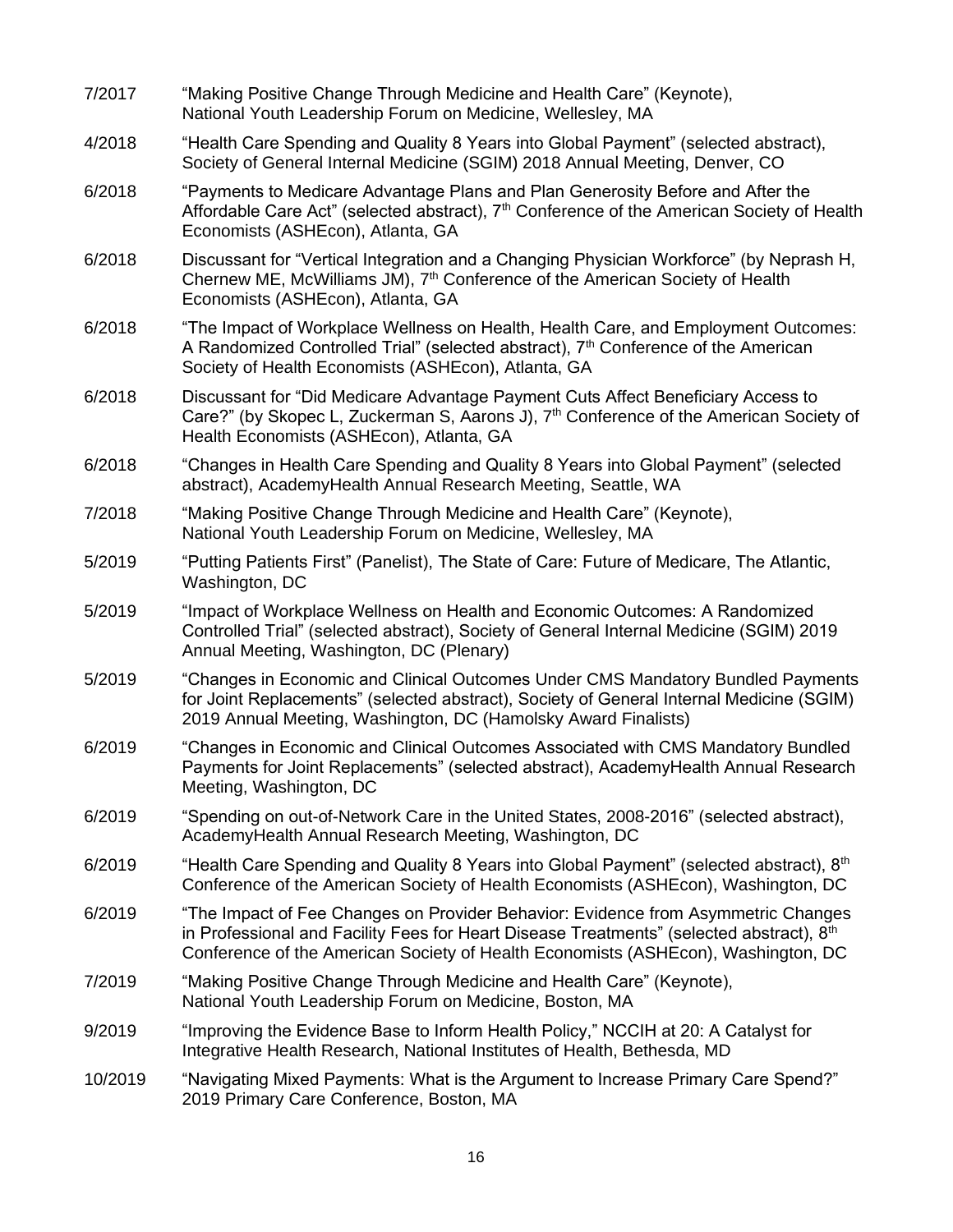| 7/2020  | "Social Learning and Health Care Utilization: Evidence from Spousal Health Shocks"<br>(selected abstract), AcademyHealth Annual Research Meeting (virtual live plenary and<br>virtual pre-recorded session due to Covid-19)                                                                            |
|---------|--------------------------------------------------------------------------------------------------------------------------------------------------------------------------------------------------------------------------------------------------------------------------------------------------------|
| 7/2020  | "Changes in Prescription Drug Spending and Utilization 8 Years into Global Payment"<br>(selected abstract), AcademyHealth Annual Research Meeting (virtual due to Covid-19)                                                                                                                            |
| 12/2020 | "Peer Effects and Health Care Consumption: Evidence from Spousal Health Shocks"<br>(selected abstract), Fifth Annual Population Health Science Research Workshop (virtual)                                                                                                                             |
| 3/2021  | "Overview of Insurance Markets and Reimbursement for Care," American Psychiatric<br>Association Annual Meeting (virtual)                                                                                                                                                                               |
| 6/2021  | "Hospitalizations, Mortality, and Racial/Ethnic Disparities in the COVID-19 Pandemic,"<br>(selected abstract), COVID-19 and Health Outcomes, Spring 2021 conference, National<br>Bureau of Economic Research (virtual)                                                                                 |
| 6/2021  | "Peer Effects and Health Care Consumption: Evidence from Spousal Health Shocks,"<br>(selected abstract), 10 <sup>th</sup> Annual Conference of the American Society of Health Economists<br>(ASHEcon) (virtual)                                                                                        |
| 6/2021  | Discussant for "Private Equity, Consumers, and Competition: Evidence from the Nursing<br>Home Industry" (by Gandhi A, et al.), 10 <sup>th</sup> Annual Conference of the American Society of<br>Health Economists (ASHEcon) (virtual)                                                                  |
| 6/2021  | Discussant for "The Role of Improvement and Consolidation in Medicare Advantage<br>Quality Ratings" (by Sen A, et al.), 10 <sup>th</sup> Annual Conference of the American Society of<br>Health Economists (ASHEcon) (virtual)                                                                         |
| 6/2021  | "Effect of Traditional Medicare and Medicare Advantage on Spending, Use, and Price:<br>Evidence from Transitions from Commercial Insurance at the Age-65 Discontinuity"<br>(selected abstract), 10 <sup>th</sup> Annual Conference of the American Society of Health Economists<br>(ASHEcon) (virtual) |
| 7/2021  | "What Works in Wellness?" (Panelist), 36th Annual National MD-PhD Student Conference,<br>University of Colorado Anschutz Medical Campus (virtual)                                                                                                                                                      |
| 7/2021  | "Peer Effects and Health Care Consumption: Evidence from Spousal Health Shocks,"<br>(selected abstract), National Bureau of Economic Research Summer Institute (virtual)                                                                                                                               |
| 9/2021  | "Primary Care and Behavioral Health Investment for Maine," Maine Medical Association<br>and Joint Committee On Health Coverage, Insurance and Financial Services (virtual)                                                                                                                             |
| 10/2021 | "Low Value Care Measures and Physician-Level Variations," Industry Working Group<br>Summit, Health Care Markets and Regulation Lab, Harvard Medical School (virtual)                                                                                                                                   |
| 10/2021 | "Improving the Value of Care: A Policy Landscape," Department of Medicine Grand<br>Rounds, Memorial Sloan Kettering Cancer Center (virtual)                                                                                                                                                            |
| 11/2021 | "Peer Effects in Health Care Consumption: Evidence from Family Health Shocks," Health<br>Policy Seminar, Indiana University (virtual)                                                                                                                                                                  |
| 11/2021 | "Considering the Role of Private Equity in U.S. Health Care" (webinar with Lauren Taylor<br>and Brian Powers), New York University Langone Health (virtual)                                                                                                                                            |
| 12/2021 | "Improving Wellness in the Workplace: A Randomized Controlled Trial" (rountable), Office<br>of the U.S. Surgeon General, U.S. Department of Health and Human Services                                                                                                                                  |
| 12/2021 | "Medicare's Future: Improving Health Equity and Implications for Employers" (webinar with<br>Juliette Cubanski, Rhett Buttle, and James Roosevelt), hosted by the National Academy of<br>Social Insurance, Verrill, New England Council, and Massachusetts Hospital Association                        |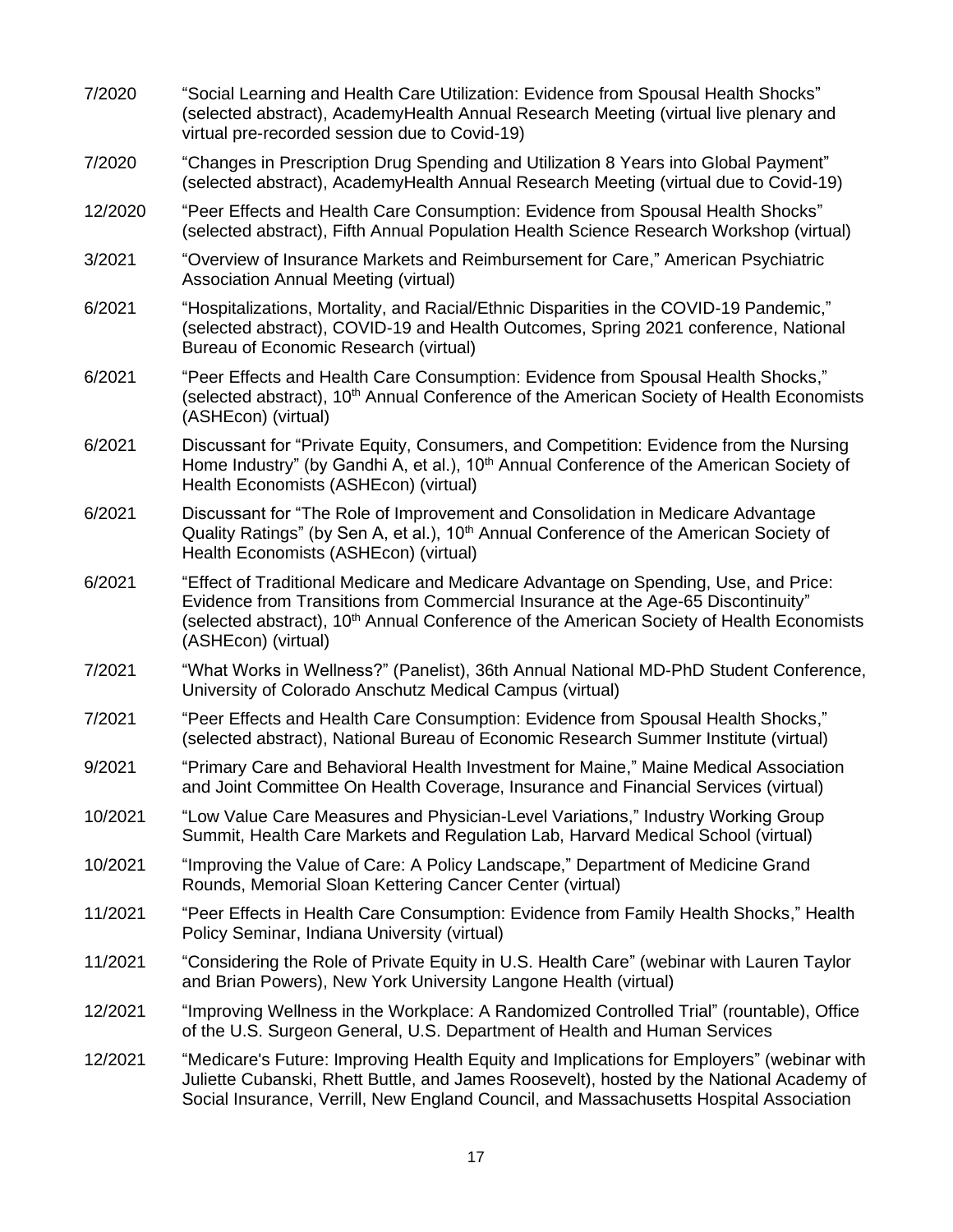- 1/2022 "Hospitalizations, Mortality, and Racial/Ethnic Disparities in the COVID-19 Pandemic" (selected abstract), American Economic Association/Allied Social Science Associations Annual Meeting (virtual)
- 4/2022 "The Pandemic & Low Value Care," Low-Value Care Task Force, VBID Health (virtual)

#### **International**

| 7/2011  | "The Effect of Global Payment in ACOs on Health Care Costs" (selected abstract)<br>International Health Economics Association (iHEA), Toronto, Canada                                                                                                                                                              |
|---------|--------------------------------------------------------------------------------------------------------------------------------------------------------------------------------------------------------------------------------------------------------------------------------------------------------------------|
| 5/2018  | "Paying for Value: From Theory to Practice," in Funding for Value session (chair), Shifting<br>to Value-Based Health Care conference, International Consortium for Health Outcomes<br>Measurement and University of Paris, Palais d'Iéna, Siège du Conseil économique, social<br>et environnemental, Paris, France |
| 12/2019 | "Transparency in Incentives: Outcome-Based Payments," EIT Health Summit 2019,<br>European Institute of Innovation & Technology, European Union, Paris, France (Plenary)                                                                                                                                            |
| 3/2021  | "Health Policy in the United States" (invited lecture), Chair of Innovation and Value in<br>Health, University of Paris (virtual)                                                                                                                                                                                  |
| 6/2021  | "Incentivising wellness in the workplace: a randomized controlled trial" (invited lecture),<br>Food Matters Live 2021, United Kingdom (virtual)                                                                                                                                                                    |
| 3/2022  | "Innovations in Payment Systems in the U.S." (invited lecture), Health in the XXI Century:<br>Workshop for Latin American Health Care Executives, Boston, MA                                                                                                                                                       |

### **Report of Clinical Activities and Innovations**

#### **Current Licensure and Certification:**

| 2014-2017 | Commonwealth of Massachusetts, Board of Registration in Medicine, Limited License |
|-----------|-----------------------------------------------------------------------------------|
| $2017 -$  | Commonwealth of Massachusetts, Board of Registration in Medicine, Active License  |
| $2019 -$  | Board Certification. American Board of Internal Medicine                          |

### **Practice Activities:**

| $2017 -$ | Primary care practice                             | Massachusetts General Hospital,<br>Internal Medicine Associates | 2 sessions per week |
|----------|---------------------------------------------------|-----------------------------------------------------------------|---------------------|
| $2017 -$ | Inpatient attending<br>(Bigelow teaching service) | Massachusetts General Hospital,<br>Department of Medicine       | 2-4 weeks per year  |

### **Report of Education of Patients and Service to the Community**

#### **Education of Patients and Service to the Community:**

- 2006–2008 Mentor, Harvard Manville Mentoring Program The Manville School, Judge Baker Children's Center, Boston, MA Served as a big brother mentor at the school, 2 hours per week.
- 2007–2008 Boston Fellow, Albert Schweitzer Fellowship Helped establish an after-school physical activity and nutrition program for at-risk youth with colleagues at the Brookside Community Health Center, Jamaica Plain, MA. 200 service hours.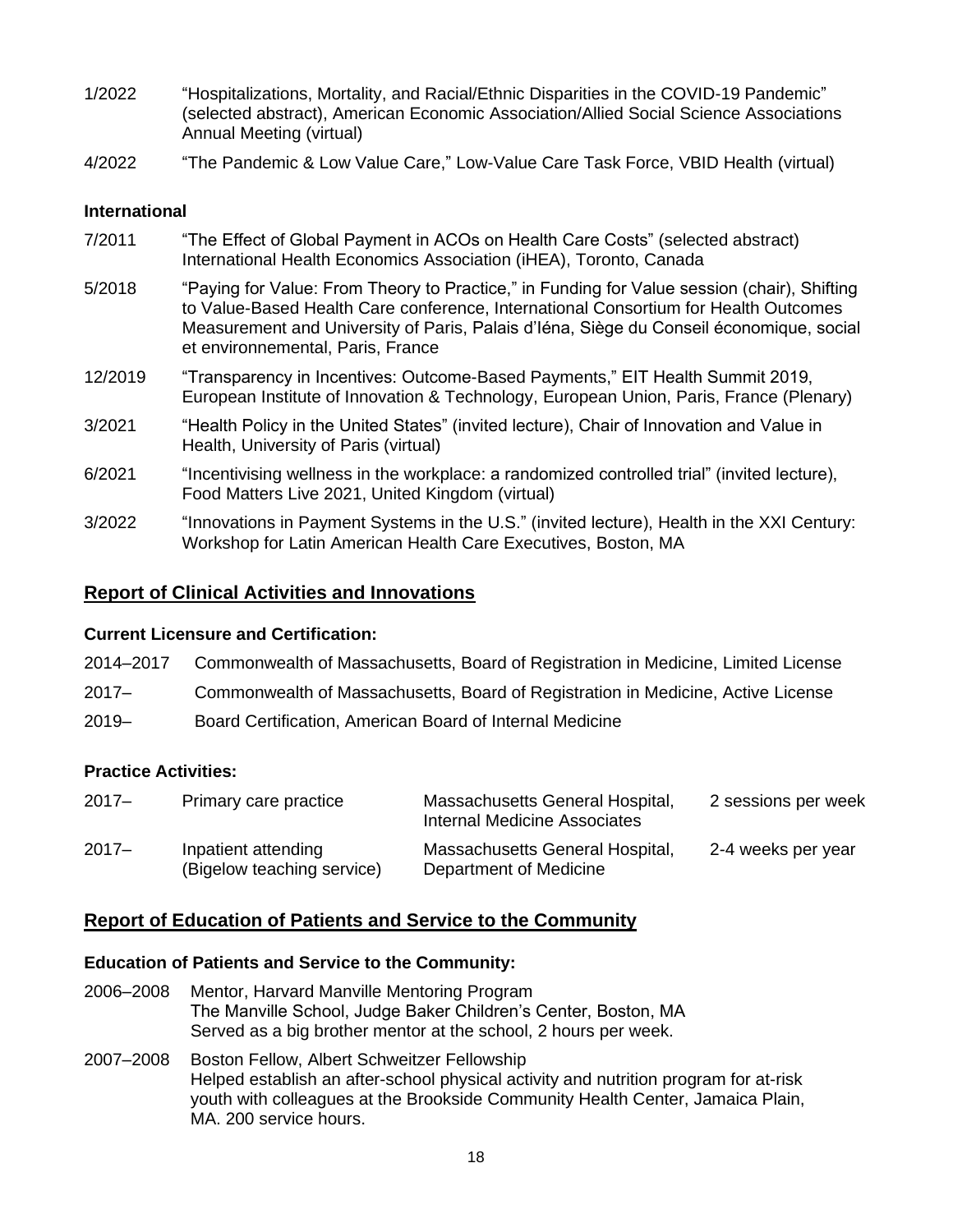| 2008-2012          | Resident Tutor, Cabot House, Harvard College<br>Primary service: Pre-Medicine Committee (advising pre-medical students, writing<br>committee letters for medical schools, and holding mock interviews).<br>Secondary service: tutoring in economics, organic chemistry, and careers. |                        |  |
|--------------------|--------------------------------------------------------------------------------------------------------------------------------------------------------------------------------------------------------------------------------------------------------------------------------------|------------------------|--|
| 2013-2014          | Copy editor (pro bono), Goroll AH, Mulley AG, eds. "Primary Care Medicine: Office<br>Evaluation and Management of the Adult Patient, 7th Edition." Lippincott Williams<br>& Wilkins and Wolters Kluwer, 2014.                                                                        |                        |  |
| 2/2017             | Expert for online resident Q&A forum, New England Journal of Medicine Resident<br>360, in public group discussion "From Volume to Value: Understanding the Impact<br>of ACOs and New Care Models in Healthcare."                                                                     |                        |  |
| 9/2017             | Introduction and moderator, "Alternative Models at the State and Federal Levels,"<br>It Depends What State You're In: Policies and Politics of the US Health Care<br>System, Radcliffe Institute for Advanced Study, Harvard University                                              |                        |  |
| 11/2017            | Participant, Data Science Rountable, "Key Factors for Scientific Impact on Policy,"<br>Harvard Data Science Initiative and Elsevier                                                                                                                                                  |                        |  |
| 3/2019             | Health Policy career paths program, Office of Career Services, Faculty of Arts and<br>Sciences, Harvard University                                                                                                                                                                   |                        |  |
| 3/2019             | "Care at the End of Life: Toward a Roadmap for Plans" (Lecture), International<br>Foundation of Employee Benefit Plans, St. Petersburg, FL                                                                                                                                           |                        |  |
| 4/2019             | "Wellness Wednesday: Workplace Wellness" (Podcast), All Sides with Ann Fisher,<br>89.7 National Public Radio News, WOSU, Ohio                                                                                                                                                        |                        |  |
| 4/2019             | "Do workplace wellness programmes work?" (Guest), Early Edition, Newstalk ZB,<br>New Zealand                                                                                                                                                                                         |                        |  |
| 4/2019             | "Do workplace wellness programs work?" (Guest), Health Report, ABC Radio<br>National, Sydney, Australia                                                                                                                                                                              |                        |  |
| 5/2019             | "Impact of Workplace Wellness on Health and Economic Outcomes" (Webinar),<br>Health Enhancement Research Organization                                                                                                                                                                |                        |  |
| 5/2019             | "Impact of Workplace Wellness on Health and Economic Outcomes" (Webinar),<br><b>WELCOA and National Wellness Institute</b>                                                                                                                                                           |                        |  |
| 12/2019            | Participant, "Implementation and De-implementation Methodologies for<br>Complementary and Integrative Health Approaches" meeting, National Center for<br>Complementary and Integrative Health, National Institutes of Health                                                         |                        |  |
| 6/2020             | Preliminary data posted for state policymakers: "Economic and Clinical Impact of<br>COVID-19 on Provider Practices in Massachusetts: Interim Results: May 20 -<br>June 17, 2020." Health Policy Commission, Commonwealth of Massachusetts                                            |                        |  |
| 4/2022             | "Emerging Policy Opportunities for Community-Based Serious Illness Care"<br>(Moderator), Petrie-Flom Center for Health Law Policy, Biotechnology, and<br>Bioethics, Harvard Law School, and Coalition to Transform Advanced Care                                                     |                        |  |
| <b>Recognition</b> |                                                                                                                                                                                                                                                                                      |                        |  |
| 2009               | Top Doctor (Boston Medical Students)                                                                                                                                                                                                                                                 | <b>Boston Magazine</b> |  |
| 2014               | 30 Under 30 in Science and Healthcare                                                                                                                                                                                                                                                | Forbes Magazine        |  |

### **Research Citations and Coverage:**

### **Research Cited in Government Testimony or Policy**

Testimony of David M. Cutler, PhD, Committee on the Budget, U.S. Senate (2/29/2012) Testimony of Dana Gelb Safran, ScD, Committee on Finance, U.S. Senate (6/14/2012)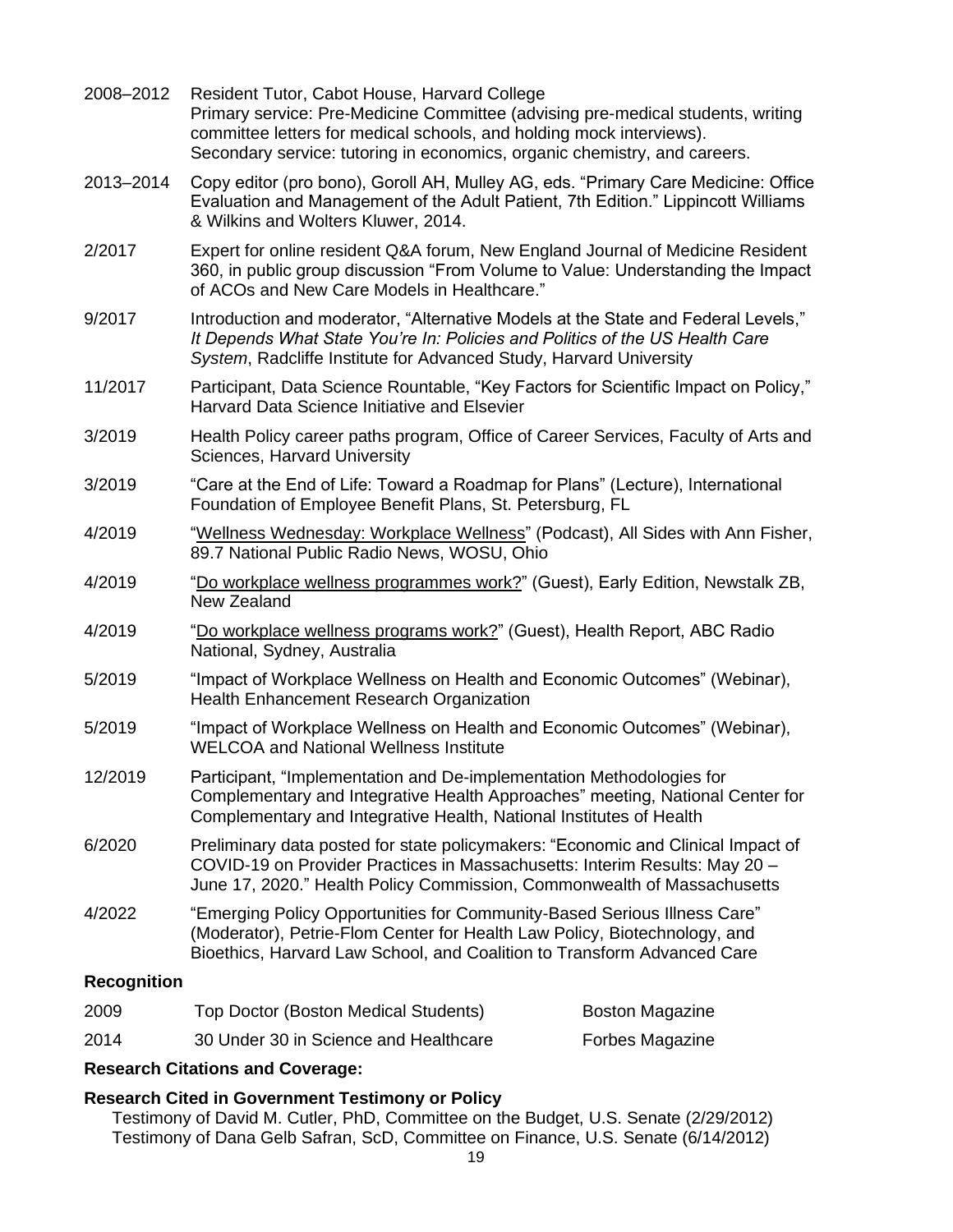Department of Health and Human Services, *Federal Register* Vol 77, No 179 (9/14/2012) Testimony of David Blumenthal, MD, MPP, Special Committee on Aging, U.S. Senate (2/27/2013) Testimony of Leemore S. Dafny, PhD, Committee on the Judiciary, U.S. Senate (9/22/2015) Testimony of Andrew Kolodny, MD, Committee on Homeland Security and Governmental Affairs, U.S. Senate (1/17/2018)

Testimony of Matthew Fiedler, PhD, Committee on Finance, U.S. Senate (5/8/2019) Testimony for H4134 - An Act to improve health care by investing in VALUE, Joint Committee on Health Care Financing, Commonwealth of Massachusetts (1/28/2020)

#### **Research Covered by Newspaper or News Articles**

U.S. outlets*: New York Times, Washington Post, Wall Street Journal, Bloomberg*, *Reuters*, *CNN, Los Angeles Times*, *US News & World Report, USA Today, PBS Newshour, CNBC, Boston Globe, Kaiser Health News, NPR, WBUR, MinnPost, San Diego Union-Tribune, Seattle Times* International outlets*: CBC News* (Canada), *Deutsches Ärzteblatt* (Germany), *The Irish Times, Medical Tribune* (Germany), *Sciences et Avenir* (France)

#### **Research Covered in Other Outlets**

*American Journal of Managed Care Newsroom, American Prospect, Axios, Becker's Hospital Review, The British Medical Journal, The Business Journals, Business Wire, CFO Magazine, Connecticut Public Radio, Enterprise Echo, FactCheck.org, FierceHealthcare, Forbes, Fortune Magazine, Harvard Business Review, Harvard Gazette, Healthcare Finance News, Healthcare IT News, HealthDay, HealthExec, HealthLeaders Media, The Heritage Foundation, The Hill, The Incidental Economist, Medical Economics, Modern Healthcare, News Wise, People Management, Psychology Today, Retail Wire, ScienceDaily, Tech Times, The Verge, Vice Media, Yahoo News*

#### **Report of Scholarship**

#### **Peer-Reviewed Scholarship in Print or Other Media:**

- 1. **Song Z**, Reinhardt K, Buzdon M, Liao P. "Association between support group attendance and weight loss after Roux-en-Y gastric bypass." Surgery for Obesity and Related Diseases. 2008 Mar-Apr;4(2):100-103.
- 2. Baicker K, Cutler D, **Song Z**. "Workplace wellness programs can generate savings." Health Affairs. 2010 Feb;29(2):304-311.
- 3. **Song Z**, Safran DG, Landon BE, He Y, Ellis RP, Mechanic RE, Day MP, Chernew ME. "Health care spending and quality in year 1 of the Alternative Quality Contract." New England Journal of Medicine. 2011 Sep 8;365(10):909-918.
- 4. Barnett ML, **Song Z**, Landon BE. "Trends in physician referrals in the United States, 1999-2009." Archives of Internal Medicine. 2012 Jan 23;172(2):163-170.
- 5. **Song Z**, Landon BE. "Controlling health care spending—the Massachusetts experiment." New England Journal of Medicine. 2012 Apr 26;366(17):1560-1561.
- 6. McWilliams JM, **Song Z**. "Implications for ACOs of variations in spending growth." New England Journal of Medicine. 2012 May 10;366(19):e29(1-3).
- 7. **Song Z**, Safran DG, Landon BE, Landrum MB, He Y, Mechanic RE, Day MP, Chernew ME. "The 'Alternative Quality Contract,' based on a global budget, lowered medical spending and improved quality." Health Affairs. 2012 Aug;31(8):1885-1894.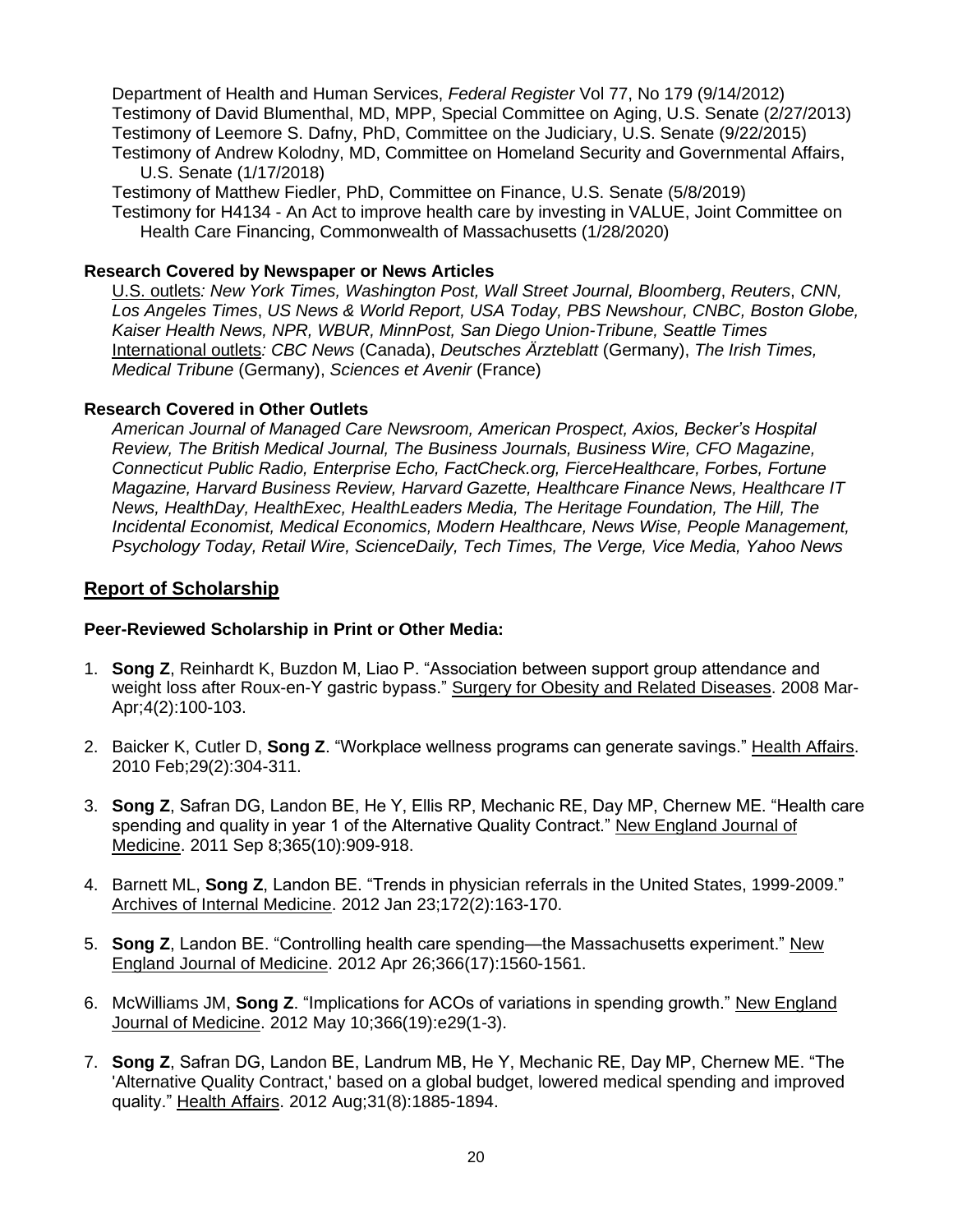- 8. **Song Z**, Cutler DM, Chernew ME. "Potential consequences of reforming Medicare into a competitive bidding system." Journal of the American Medical Association. 2012 Aug 1;308(5):459- 460.
- 9. **Song Z**, Landrum MB, Chernew ME. "Competitive bidding in Medicare: who benefits from competition?" American Journal of Managed Care. 2012 Sep;18(9):546-552.
- 10. **Song Z**, Lee TH. "The era of delivery system reform begins." Journal of the American Medical Association. 2013 Jan 2;309(1):35-36.
- 11. **Song Z**, Hill C, Bennet J, Vavasis A, Oriol NE. "Mobile clinic in Massachusetts associated with cost savings from lowering blood pressure and emergency department use." Health Affairs. 2013 Jan;32(1):36-44.
- 12. **Song Z**, Ayanian JZ, Wallace J, He Y, Gibson TB, Chernew ME. "Unintended consequences of eliminating Medicare payments for consultations." JAMA Internal Medicine. 2013 Jan 14;173(1):15- 21.
- 13. Blumenthal DM, **Song Z**, Jena AB, Ferris TG. "Guidance for structuring team-based incentives in healthcare." American Journal of Managed Care. 2013 Feb 1;19(2):e64-70.
- 14. **Song Z**, Fendrick AM, Safran DG, Landon B, Chernew ME. "Global budgets and technologyintensive medical services." Healthcare. 2013 Jun;1(1-2):15-21.
- 15. Sharp AL, **Song Z**, Safran DG, Chernew ME, Fendrick AM. "The effect of bundled payment on emergency department use: Alternative Quality Contract effects after year one." Academic Emergency Medicine. 2013 Sep;20(9):961-964.
- 16. Loehrer AP^, **Song Z**, Auchincloss HG, Hutter MM. "Massachusetts health care reform and reduced racial disparities in minimally invasive surgery." JAMA Surgery. 2013 Dec;148(12):1116-1122.
- 17. **Song Z**, Landrum MB, Chernew ME. "Competitive bidding in Medicare Advantage: effect of benchmark changes on plan bids." Journal of Health Economics. 2013 Dec;32(6):1301-1312.
- 18. Chien AT, **Song Z**, Chernew ME, Landon BE, McNeil BJ, Safran DG, Schuster MA. "Two-year impact of the Alternative Quality Contract on pediatric health care quality and spending." Pediatrics. 2014 Jan;133(1):96-104.
- 19. Afendulis CC, Fendrick AM, **Song Z**, Landon BE, Safran DG, Mechanic RE, Chernew ME. "The impact of global budgets on pharmaceutical spending and utilization: early experience from the Alternative Quality Contract." Inquiry. 2014 Jan 1;51:1-7.
- 20. **Song Z**. "Accountable care organizations in the U.S. health care system." Journal of Clinical Outcomes Management. 2014 Aug 1;21(8):364-371.
- 21. **Song Z**, Sequist TD, Barnett ML. "Patient referrals: a linchpin for increasing the value of care." Journal of the American Medical Association. 2014 Aug 13;312(6):597-598.
- 22. **Song Z**. "Becoming a physician in the age of payment reform." Healthcare. 2014 Sep;2(3):168-169.
- 23. **Song Z**, Rose S, Safran DG, Landon BE, Day MP, Chernew ME. "Changes in health care spending and quality 4 years into global payment." New England Journal of Medicine. 2014 Oct 30;371(18):1704-1714.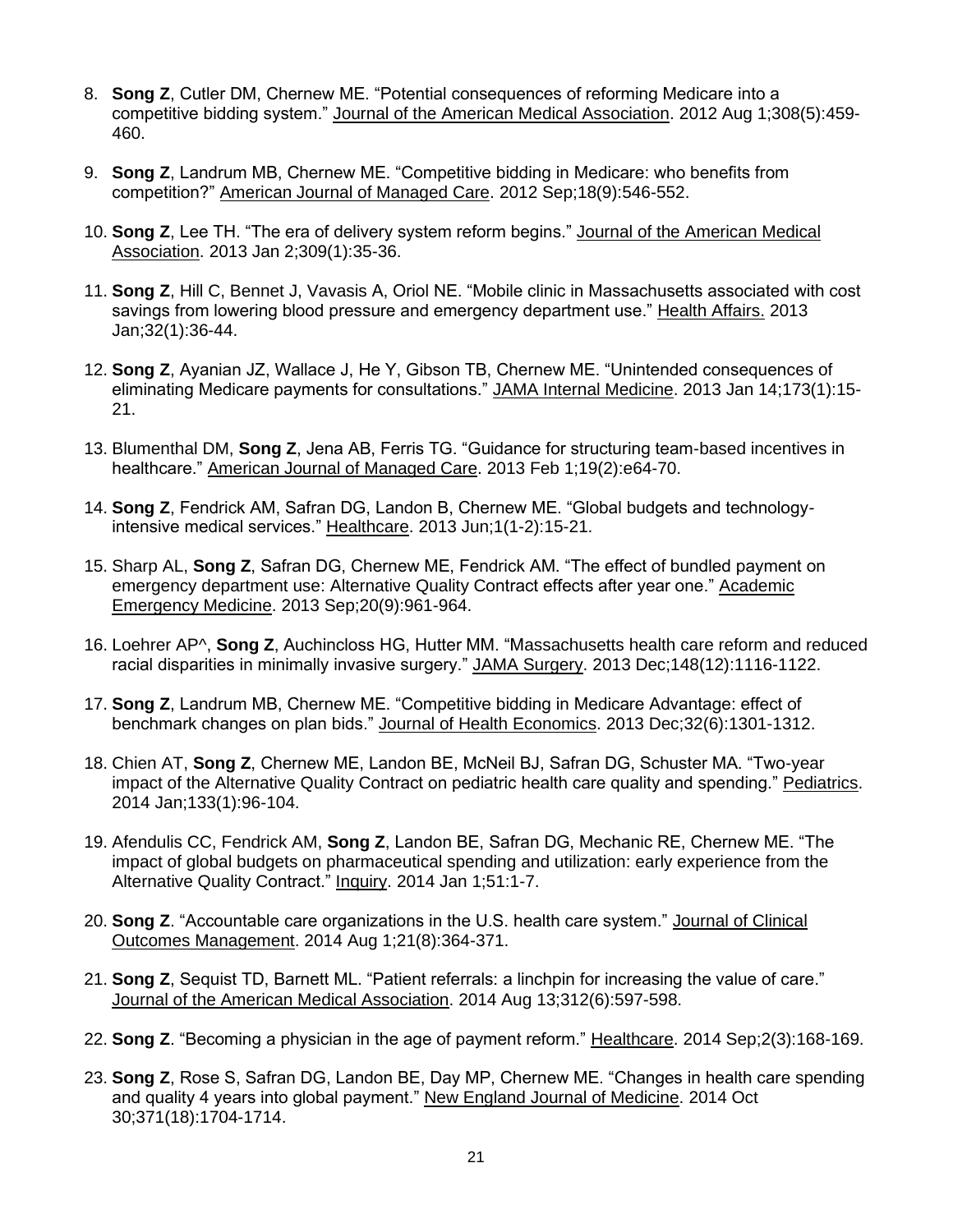- 24. Stuart EA, Huskamp HA, Duckworth K, Simmons J, **Song Z**, Chernew M, Barry CL. "Using propensity scores in difference-in-differences models to estimate the effects of a policy change." Health Services and Outcomes Research Methodology. 2014 Dec 1;14(4):166-182.
- 25. Scott JW^, Sommers BD, Tsai TC, Scott KW, Schwartz AL, **Song Z**. "Dependent coverage provision led to uneven insurance gains and unchanged mortality rates in young adult trauma patients." Health Affairs. 2015 Jan;34(1):125-133.
- 26. **Song Z**, Chokshi DA. "The role of private payers in payment reform." Journal of the American Medical Association. 2015 Jan 6;313(1):25-26.
- 27. Basu S, Landon BE, **Song Z**, Bitton A, Phillips RS. "Implications of workforce and financing changes for primary care practice utilization, revenue, and cost: a generalizable mathematical model for practice management." Medical Care. 2015 Feb;53(2):125-132.
- 28. **Song Z**, McMahon LF Jr. "Rethinking physician payment." Journal of General Internal Medicine. 2015 Feb;30(2):152-154.
- 29. Loehrer AP^, **Song Z**, Auchincloss HG, Hutter MM. "Influence of health insurance expansion on disparities in the treatment of acute cholecystitis." Annals of Surgery. 2015 Jul;262(1):139-145.
- 30. **Song Z**, Wallace J, Neprash HT, McKellar MR, Chernew ME, McWilliams JM. "Medicare fee cuts and cardiologist-hospital integration." JAMA Internal Medicine. 2015 Jul 1;175(7):1229-1231.
- 31. Scott JW^, Salim A, Sommers BD, Tsai TC, Scott KW, **Song Z**. "Racial and regional disparities in the effect of the Affordable Care Act's dependent coverage provision on young adult trauma patients." Journal of the American College of Surgeons. 2015 Aug;221(2):495-501.
- 32. Perez KM^, Flier L, D'Couto H, Rudder M, Thakker A, Weems J, Wibecan L, **Song Z**, Bitton A, Erb J, Pollack S, Silbersweig D, Sullivan L, Frolkis J. "Behavioral health integration in primary care at Brigham and Women's Advanced Primary Care Associates, South Huntington." Healthcare. 2015 Sep;3(3):169-174.
- 33. Basu S, Phillips RS, Bitton A, **Song Z**, Landon BE. "Medicare chronic care management payments and financial returns to primary care practices: A modeling study." Annals of Internal Medicine. 2015 Oct 20;163(8):580-588.
- 34. **Song Z**, Chopra V, McMahon LF. "Addressing the primary care workforce crisis." American Journal of Managed Care. 2015;21(8):e452-454.
- 35. Loehrer AP^, Hawkins AT, Auchincloss HG, **Song Z**, Hutter MM, Patel VI. "Impact of expanded insurance coverage on racial disparities in vascular disease: insights from Massachusetts." Annals of Surgery. 2016 Apr;263(4):705-711.
- 36. Loehrer AP^, Chang DC, Hutter MM, **Song Z**, Lillemoe KD, Warshaw AL, Ferrone CR. "Health insurance expansion and treatment of pancreatic cancer: Does increased access lead to improved care?" Journal of the American College of Surgeons. 2015 Dec;221(6):1015-1022.
- 37. Aung KK^, Hill C, Bennet J, **Song Z**, Oriol N. "The emerging business models and value proposition of mobile health clinics." American Journal of Accountable Care. 2015 Dec: 36-40.
- 38. Barry CL, Stuart EA, Donohue JM, Greenfield SF, Kouri E, Duckworth K, Simmons J, **Song Z**, Mechanic R, Chernew ME, Huskamp HA. "The early impact of the 'Alternative Quality Contract' on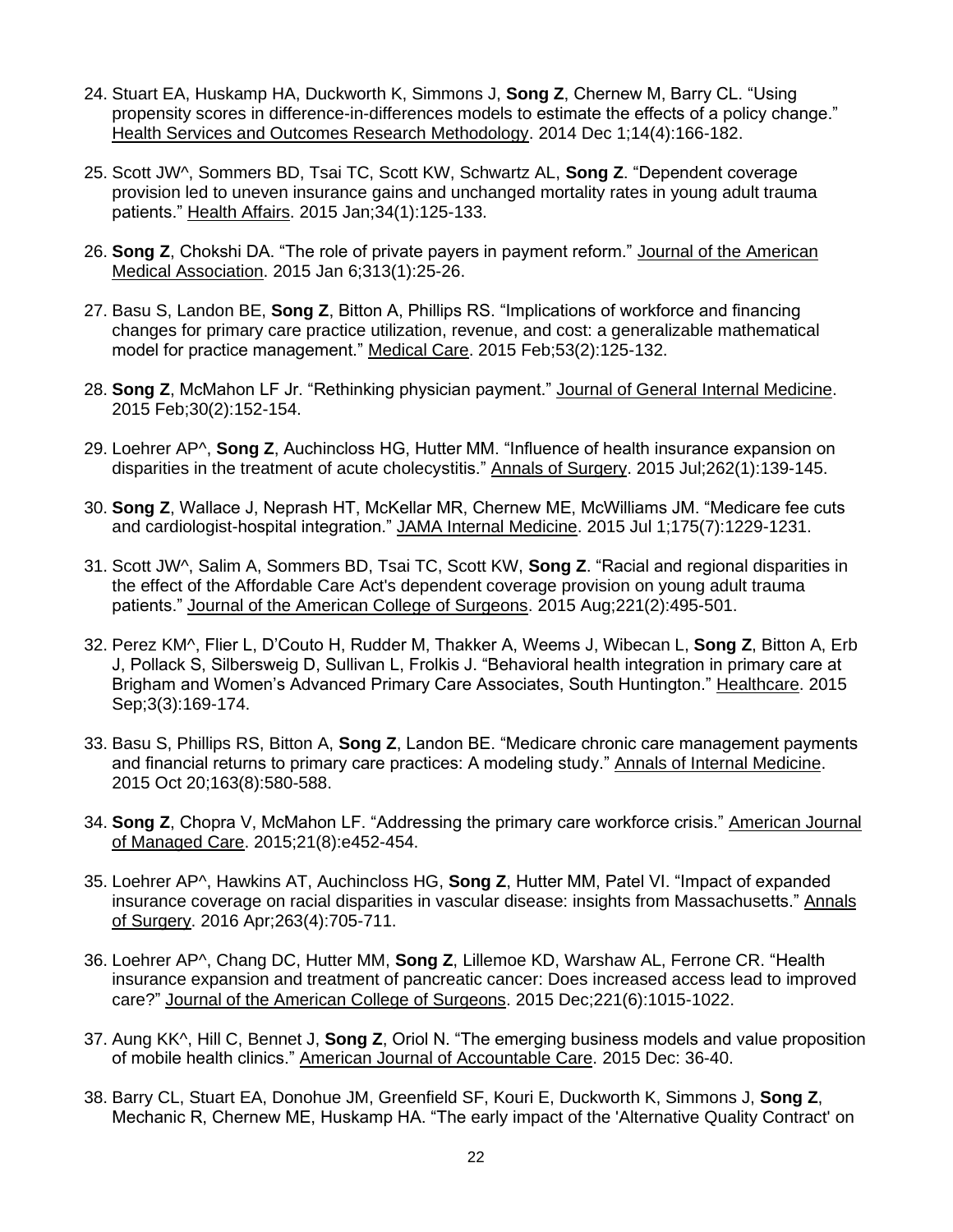mental health service use and spending In Massachusetts." Health Affairs. 2015 Dec;34(12):2077- 2085.

- 39. **Song Z**, Colla CH. "Specialty-based global payment: A new phase in payment reform." Journal of the American Medical Association. 2016 Jun 7;315(21):2271-2272.
- 40. Wallace J, **Song Z**. "Traditional Medicare versus private insurance: How spending, volume, and price change at age sixty-five." Health Affairs. 2016 May 1;35(5):864-872.
- 41. Huskamp HA, Greenfield SF, Stuart EA, Donohue JM, Duckworth K, Kouri EM, **Song Z**, Chernew ME, Barry CL. "Effects of global payment and accountable care on tobacco cessation service use: an observational study." Journal of General Internal Medicine. 2016 Oct;31(10):1134-1140.
- 42. Haas DA, Bozic KJ, DiGioia AM, **Song Z**, Kaplan RS. "Drivers of the variation in prosthetic implant purchase prices for total knee and total hip arthroplasties." Journal of Arthroplasty. 2017 Feb;32(2):347-350.e3.
- 43. Lauffenburger JC, Gagne JJ, **Song Z**, Brill G, Choudhry NK. "New and unexpected potentiallydisruptive life events: what are the immediate impacts on medication-taking behavior? A casecrossover analysis." BMJ Open. 2016 Aug 4;6(8):e010958.
- 44. **Song Z.** "MACRAeconomics: Physician incentives and behavioral economics in the Medicare Access and CHIP Reauthorization Act." Healthcare. 2016 Sep 27. pii: S2213-0764(16)30099-9.
- 45. Stuart EA, Barry CL, Donohue JM, Greenfield SF, Duckworth K, **Song Z**, Kouri EM, Ebnesajjad C, Mechanic R, Chernew ME, Huskamp HA. "Effects of accountable care and payment reform on substance use disorder treatment: evidence from the initial 3 years of the Alternative Quality Contract." Addiction. 2017 Jan;112(1):124-133.
- 46. **Song Z**, Fisher ES. "The ACO experiment in infancy—Looking back and looking forward." Journal of the American Medical Association. 2016 Aug 16;316(7):705-706.
- 47. Basu S, Phillips RS, **Song Z**, Landon BE, Bitton A. "Effects of new funding models for patientcentered medical homes on primary care practice finances and services: results of a microsimulation model." Annals of Family Medicine. 2016 Sep;14(5):404-414.
- 48. Loehrer AP^, **Song Z**, Haynes AB, Chang DC, Hutter MW, Mullen JT. "The impact of health insurance expansion on the treatment of colorectal cancer." Journal of Clinical Oncology. 2016 Dec;34(34):4110-4115.
- 49. **Song Z**, Blumenthal DM. "Expanding payment reform in Medicare: The cardiology episode-based payment model." Journal of the American Medical Association. 2016 Nov 15;316(19):1973-1974.
- 50. **Song Z**, Rose S, Chernew ME, Safran DG. "Lower- versus higher-income populations in the Alternative Quality Contract: Improved quality and similar spending." Health Affairs. 2017 Jan 1;36(1):74-82.
- 51. Loehrer AP^, Murthy SS, **Song Z**, Lubitz CC, James BC. "Association of insurance expansion with surgical management of thyroid cancer." JAMA Surgery. 2017 Aug 1;152(8):734-740.
- 52. Barnett ML, **Song Z**, Rose S, Bitton A, Chernew ME, Landon BE. "Insurance transitions and changes in physician and emergency department utilization: An observational study." Journal of General Internal Medicine. 2017 Oct;32(10):1146-1155.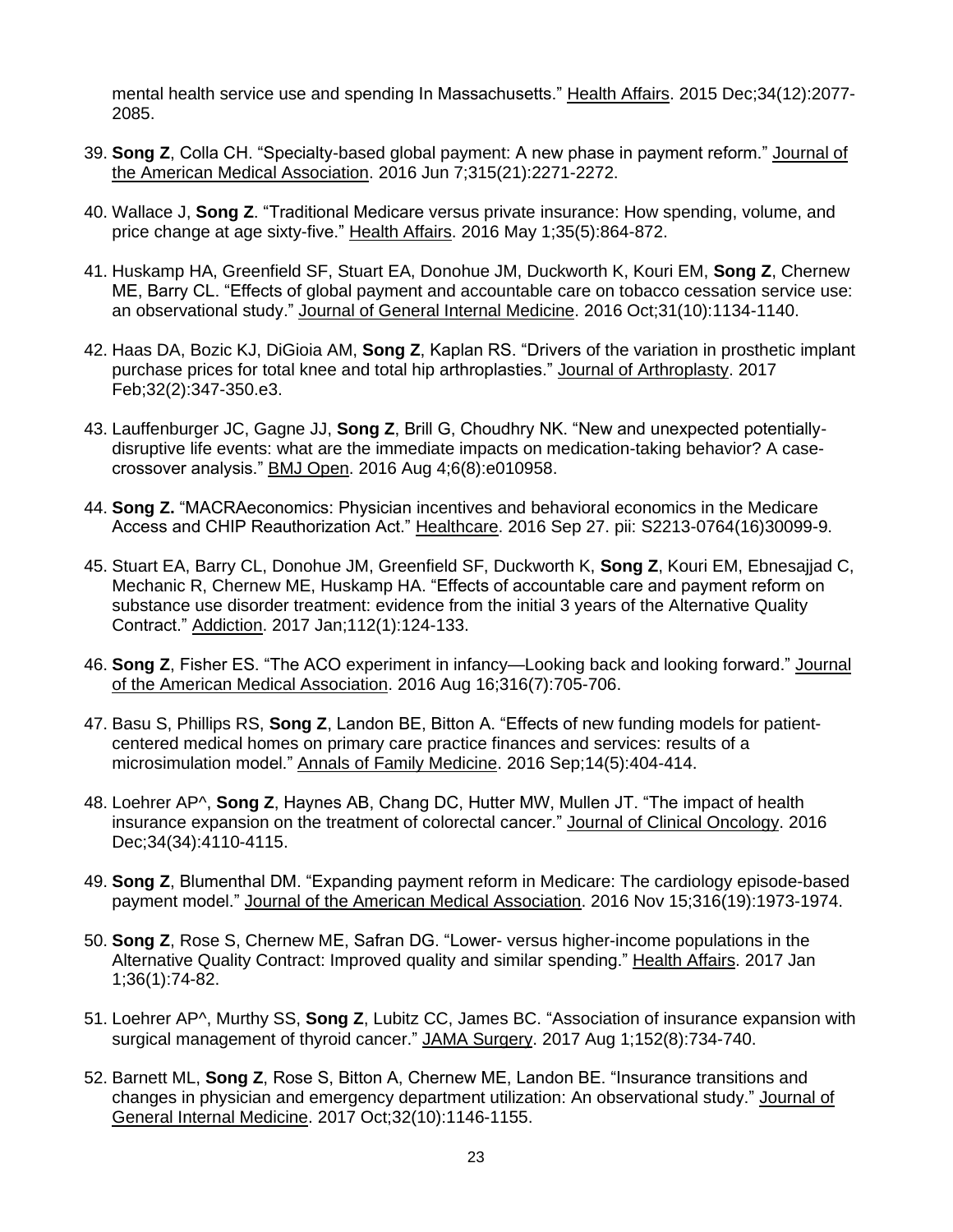- 53. Navathe AS, **Song Z**, Emanuel EJ. "The next generation of episode-based payments." Journal of the American Medical Association. 2017 Jun 20;317(23):2371-2372.
- 54. Basu S, Phillips RS, **Song Z**, Bitton A, Landon BE. "High levels of capitation payments needed to shift primary care toward proactive team and nonvisit care." Health Affairs. 2017 Sep 1;36(9):1599- 1605.
- 55. Basu S, Landon BE, Williams JW Jr, Bitton A, **Song Z**, Phillips RS. "Behavioral health integration into primary care: a microsimulation of financial implications for practices." Journal of General Internal Medicine. 2017 Dec;32(12):1330-1341.
- 56. **Song Z**. "Using Medicare prices—Toward equity and affordability in the ACA marketplace." New England Journal of Medicine. 2017 Dec 14;377(24):2309-2311.
- 57. **Song Z**. "Mortality quadrupled among opioid-driven hospitalizations, notably within lower-income and disabled white populations." Health Affairs. 2017 Dec;36(12):2054-2061.
- 58. Loehrer AP^, Chang DC, **Song Z**, Chang GJ. "Health reform and utilization of high-volume hospitals for complex cancer operations." Journal of Oncology Practice. 2018 Jan;14(1):e42-e50.
- 59. Donohue JM, Barry CL, Stuart EA, Greenfield SF, **Song Z**, Chernew ME, Huskamp HA. "Effects of global payment and accountable care on medication treatment for alcohol and opioid use disorders." Journal of Addiction Medicine. 2018 Jan/Feb;12(1):11-18.
- 60. **Song Z**, Ferris TG. "Baby boomers and beds: a demographic challenge for the ages." Journal of General Internal Medicine. 2018 Mar;33(3):367-369.
- 61. **Song Z**, Navathe AS, Emanuel EJ, Volpp KG. "Incorporating value into physician payment and patient cost-sharing." American Journal of Managed Care. 2018 Mar;24(3):126-128.
- 62. Basu S, Phillips RS, Bitton A, **Song Z**, Landon BE. "Finance and Time Use Implications of Team Documentation for Primary Care: A Microsimulation." Annals of Family Medicine. 2018 Jul;16(4):308-313.
- 63. **Song Z**, Goodson JD. "The CMS Proposal to Reform Office-Visit Payments." New England Journal of Medicine. 2018 Sep 20;379(12):1102-1104.
- 64. McCarthy CP^, Vaduganathan M, Singh A, **Song Z**, Blankstein R, Gaggin HK, Wasfy JH, Januzzi JL Jr. "Type 2 Myocardial Infarction and the Hospital Readmission Reduction Program." Journal of the American College of Cardiology. 2018 Sep 4;72(10):1166-1170.
- 65. Barnett ML, **Song Z**, Bitton A, Rose S, Landon BE. "Gatekeeping and Patterns of Outpatient Care Post Healthcare Reform." American Journal of Managed Care. 2018 Oct;24(10):e312-e318.
- 66. McCarthy CP^, Vaduganathan M, **Song Z**. "Moving Beyond the Hospital: Outpatient Cardiovascular Bundled Payments in Medicare." Circulation. 2018;138:2169–2171.
- 67. Baum A, **Song Z**, Landon BE, Phillips RS, Bitton A, Basu S. "Health Care Spending Slowed After Rhode Island Applied Affordability Standards to Commercial Insurers." Health Affairs. 2019 Feb;38(2):237-245.
- 68. Gondi S^, **Song Z**. "Potential Implications of Private Equity Investments in Health Care Delivery." Journal of the American Medical Association. 2019;321(11):1047-1048.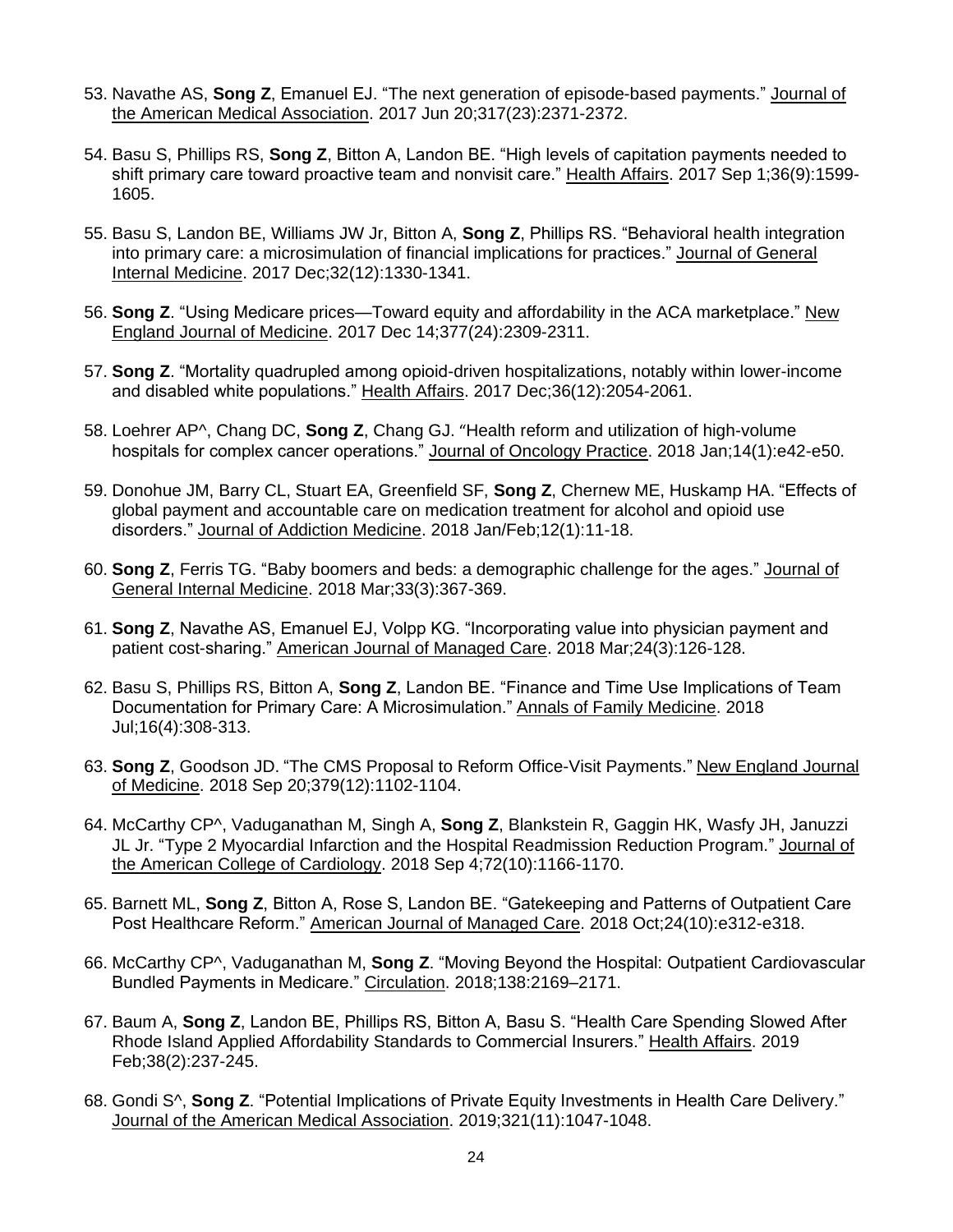- 69. **Song Z**, Baicker K. "Effect of a Workplace Wellness Program on Employee Health and Economic Outcomes: A Randomized Clinical Trial." Journal of the American Medical Association. 2019 Apr 16;321(15):1491-1501.
- 70. Haas DA, Zhang X, Kaplan RS, **Song Z**. "Changes in Economic and Clinical Outcomes Under CMS Mandatory Bundled Payments for Joint Replacements." JAMA Internal Medicine. 2019 Jul 1;179(7):924-931.
- 71. **Song Z**, Basu S. "Improving Affordability and Equity in Medicare Advantage." Inquiry. 2019 Jan-Dec;56:46958019852873.
- 72. **Song Z**. "The Pricing of Care Under Medicare for All: Implications and Policy Choices." Journal of the American Medical Association. 2019;322(5):395-397.
- 73. **Song Z**, Ji Y, Safran DG, Chernew ME. "Health Care Spending, Utilization, and Quality 8 Years into Global Payment." New England Journal of Medicine. 2019 Jul 18;381(3):252-263.
- 74. Goodson JD, Shahbazi S, **Song Z**. "Physician Payment Disparities and Access to Services—a Look Across Specialties." Journal of General Internal Medicine. 2019 Nov;34(11):2649-2651.
- 75. **Song Z**, Gondi S. "Will Increasing Primary Care Spending Alone Save Money?" Journal of the American Medical Association. 2019 Aug 15;322(14):1349-1350.
- 76. Gondi S^, Ferris TG, Patel KK, **Song Z**. "Physician-initiated payment reform: a new path toward value." American Journal of Managed Care. 2019 Sep;25(9):431-437.
- 77. Butler SS^, Winkfield KM, Ahn C, **Song Z**, Dee EC, Mahal BA, Sanford NN. "Racial Disparities in Patient-Reported Measures of Physician Cultural Competency Among Cancer Survivors in the United States." JAMA Oncology. 2019 Oct 31;6(1):152-4.
- 78. Koh KA, Racine M, Gaeta JM, Goldie J, Martin DP, Bock B, Takach M, O'Connell JJ, **Song Z**. "Health Care Spending and Use Among People Experiencing Unstable Housing In The Era Of Accountable Care Organizations." Health Affairs. 2020 Feb;39(2):214-223.
- 79. Goodson JD, Shahbazi S, Rao K, **Song Z**. "Differences in the Complexity of Office Visits by Physician Specialty: NAMCS 2013-2016." Journal of General Internal Medicine. 2020 Jun;35(6):1715-1720.
- 80. **Song Z**. "Potential Implications of Lowering the Medicare Eligibility Age to 60." Journal of the American Medical Association. 2020 Jun;323(24):2472-2473.
- 81. **Song Z**, Johnson W, Kennedy K, Biniek JF, Wallace J. "Out-Of-Network Spending Mostly Declined in Privately Insured Populations With A Few Notable Exceptions From 2008 To 2016." Health Affairs. 2020 Jun;39(6):1032-1041.
- 82. Benson NM^, **Song Z**. "Prices and Cost Sharing For Psychotherapy In Network Versus Out Of Network In The United States." Health Affairs. 2020 Jul;39(7):1210-1218.
- 83. Bruch JD^, Borsa A, **Song Z**, Richardson SS. "Expansion of Private Equity Involvement in Women's Health Care." JAMA Internal Medicine. 2020 Aug 24;180(11):1542-5.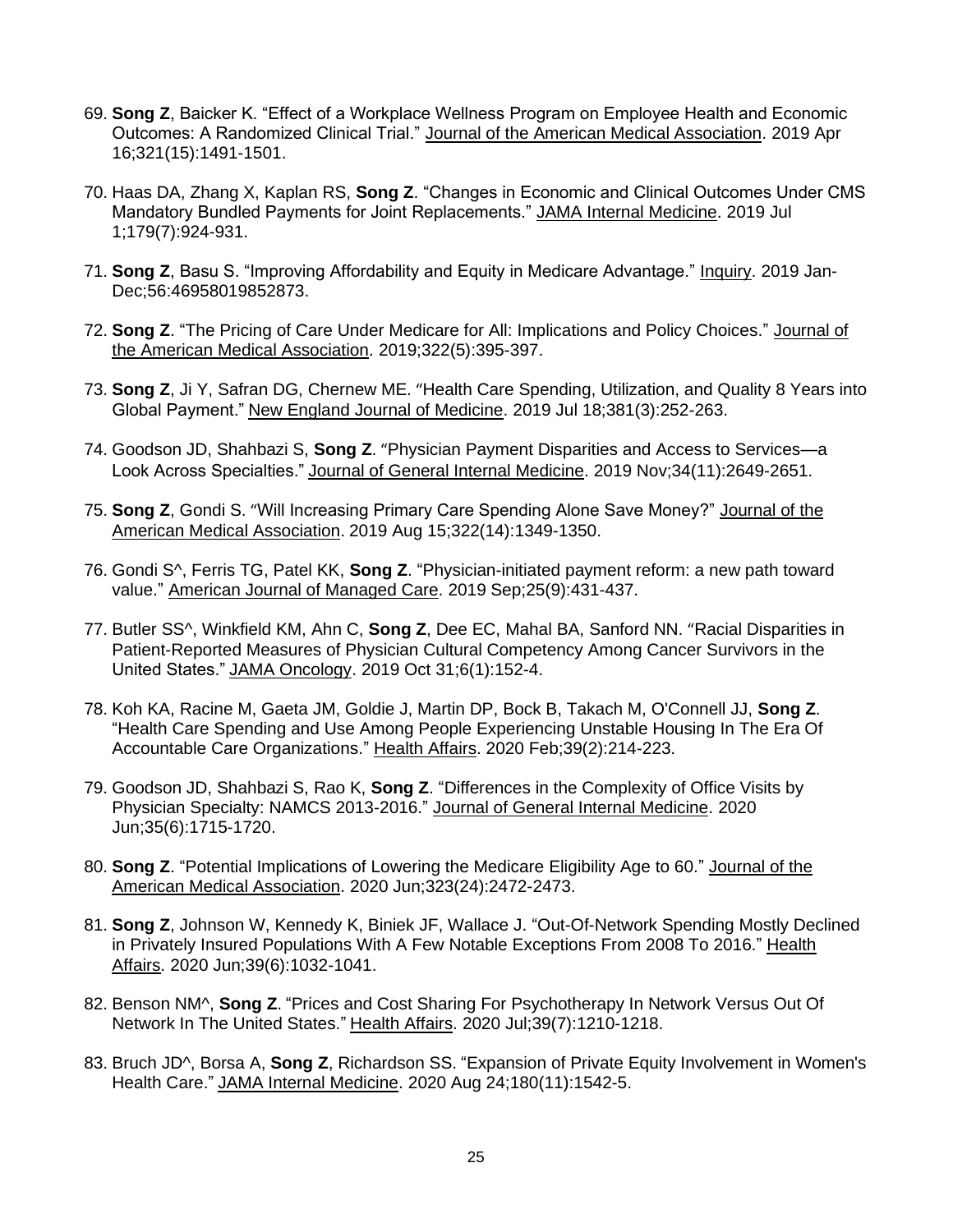- 84. Bruch JD^, Gondi S, **Song Z**. "Changes in Hospital Income, Use, and Quality Associated with Private Equity Acquisition." JAMA Internal Medicine. 2020 Aug 24;180(11):1428-1435.
- 85. **Song Z**, Lillehaugen T, Busch SH, Benson NM, Wallace J. "Out-of-Network Spending on Behavioral Health, 2008–2016." Journal of General Internal Medicine. 2021 Jan;36(1):232-234.
- 86. Bruch J^, Zeltzer D, **Song Z**. "Characteristics of Private Equity-Owned Hospitals in 2018." Annals of Internal Medicine. 2021 Feb;174(2):277-279.
- 87. Basu S, **Song Z**, Phillips RS, Bitton A, Landon BE. "Implications of Changes in Medicare Payment and Documentation for Primary Care Spending and Time Use." Journal of General Internal Medicine. 2021 Mar;36(3):836-839.
- 88. **Song Z**, Lillehaugen T, Wallace J. "Out-of-Network Laboratory Test Spending, Utilization, and Prices in the US." Journal of the American Medical Association. 2021 Apr;325(16):1674-1676.
- 89. Shah SA^, **Song Z**. "Navigating Hospital Price Transparency—A Cautionary Tale." Journal of General Internal Medicine. 2021 May 4.
- 90. **Song Z**. "Making the Affordable Care Act Marketplace More Affordable." JAMA Health Forum. 2021 May 21;2(5):e210276.
- 91. **Song Z**, Baicker K. "Health And Economic Outcomes Up To Three Years After A Workplace Wellness Program: A Randomized Controlled Trial." Health Affairs. 2021 Jun;40(6):951-960.
- 92. Bruch JD^, Barin O, Venkataramani AS, **Song Z**. "Mortality Before and After Border Wall Construction Along the US-Mexico Border, 1990-2017." American Journal of Public Health. 2021 Sep;111(9):1636-1644.
- 93. Wallace J, Jiang K, Goldsmith-Pinkham P, **Song Z**. "Changes in Racial and Ethnic Disparities in Access to Care and Health Among US Adults at Age 65 Years." JAMA Internal Medicine. 2021 Sep 1;181(9):1207-1215.
- 94. Bruch JD^, Feldman J, **Song Z**. "Use of private management consultants in public health." British Medical Journal. 2021 Sep 7;374:n2145.
- 95. Roberts ET, **Song Z**, Ding L, McWilliams JM. "Changes in Patient Experiences and Assessment of Gaming Among Large Clinician Practices in Precursors of the Merit-Based Incentive Payment System." JAMA Health Forum. 2021 Oct 8;2(10):e213105.
- 96. Shenoy ES, Giuriato MA, **Song Z**. "Prevalence, Costs, and Consequences of Low-Value Preprocedural Urinalyses in the US." JAMA Internal Medicine. 2021 Nov 1;181(11):1533-1535.
- 97. **Song Z**, Zhang X, Patterson LJ, Barnes CL, Haas DA. "Racial and Ethnic Disparities in Hospitalization Outcomes Among Medicare Beneficiaries During the COVID-19 Pandemic." JAMA Health Forum. 2021 Dec 23;2(12):e214223.
- 98. **Song Z**, Kannan S, Gambrel RJ, Marino M, Vaduganathan M, Clapp MA, Seiglie JA, Bloom PP, Malik AN, Resnick MJ. "Physician Practice Pattern Variations in Common Clinical Scenarios Within 5 US Metropolitan Areas." JAMA Health Forum. 2022 Jan 28;3(1):e214698.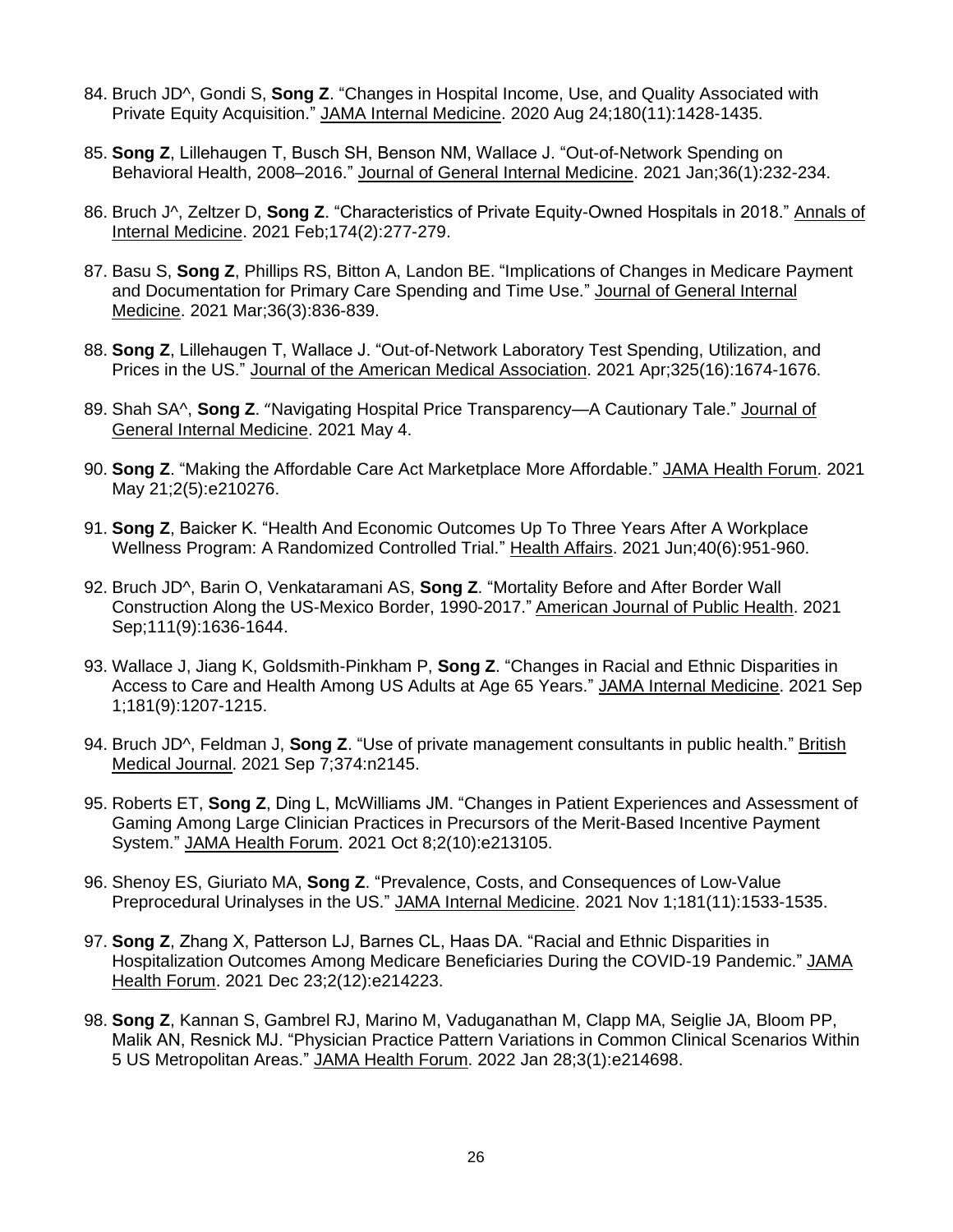- 99. **Song Z**, Zubizarreta JR, Giuriato M, Paulos E, Koh KA. "Changes in Health Care Spending, Use, and Clinical Outcomes After Nonfatal Firearm Injuries Among Survivors and Family Members: A Cohort Study." Annals of Internal Medicine. 2022 Apr 5. Online ahead of print.
- 100. Wang TT^, Lee CC, **Song Z**, Hajibandeh J. "Surprise Billing and the No Surprises Act: Considerations for Oral-Maxillofacial Surgery." Journal of Oral and Maxillofacial Surgery. 2022 Apr 9:S0278-2391(22)00274-9. Online ahead of print.
- 101. Singh Y^, Zhu JM, Polsky D, **Song Z**. "Geographic Variation in Private Equity Penetration Across Select Office-Based Physician Specialties in the US." JAMA Health Forum. 2022 Apr 29;3(4):e220825.

^ Indicates first authorship by a student, resident, or other trainee.

### **Other Peer-Reviewed Scholarship**

- 1. **Song Z**. "Health policy after the election." Harvard Health Policy Review. 2012 Fall;13(2):3-5.
- 2. **Song Z**. "Pioneer Accountable Care Organizations: Lessons from Year 1." In Gregory Curfman, Stephen Morrissey, Gardiner Morse, and Steve Prokesch (eds.), Insight Center: Leading Health Care Innovation. New England Journal of Medicine/Harvard Business Review. 2013 Oct 8:1-3.
- 3. Khullar D, **Song Z**, Chokshi D. "Safety-Net Health Systems at Risk: Who Bears the Burden of Uncompensated Care?" Health Affairs Blog. 2018 May 10. (Link)
- 4. Gondi S^, **Song Z**. "The Burgeoning Role of Venture Capital in Health Care." Health Affairs Blog. 2019 Jan 2. (Link)
- 5. McIntyre A^, **Song Z**. "The US Affordable Care Act: Reflections and directions at the close of a decade." PLoS Medicine. 2019 Feb 26;16(2):e1002752. (Link)
- 6. Fiedler M, **Song Z**. "Estimating potential spending on COVID-19 care." The Brookings Institution. 2020 May 7. (Link)
- 7. Johnson W, Kennedy K, Biniek JF, **Song Z**, Wallace J. "Out-of-Network Spending: Why Growing Attention Is Focused on a Small Share of Medical Spending." Health Affairs Blog. 2020 Jun 2. (Link)
- 1. **Song Z**, Giuriato M, Lillehaugen T, Altman W, Horn DM, Phillips RS, Gergen Barnett K, Bitton A, Edgman-Levitan S, Choi E, Hattis P, McKee MD, Auerbach D. "Economic and Clinical Impact of Covid-19 on Provider Practices in Massachusetts." NEJM Catalyst. 2020 Sep 11. (Link)
- 8. Shah SA^, Velasquez DE; **Song Z**. "Reconsidering Reimbursement for Medical Interpreters in the Era of COVID-19." JAMA Health Forum. 2020 Oct 12; 2020; 1(10):e201240. (Link)
- 9. Bruch J^, Gondi S, **Song Z**. "COVID-19 and Private Equity Investment in Health Care Delivery." JAMA Health Forum. 2021 Mar 1; 2(3):e210182. (Link)
- 10. Gondi S^, **Song Z**. "Expanding Health Insurance through a Public Option—Choices and Tradeoffs." JAMA Health Forum. 2021 Mar 29. (Link)
- 11. Goodson JD, Shahbazi S, **Song Z**. "Medicare's 2021 Physician Fee Schedule: A Redistribution That Requires Further Refinement." Health Affairs Blog. 2021 Jul 8. (Link)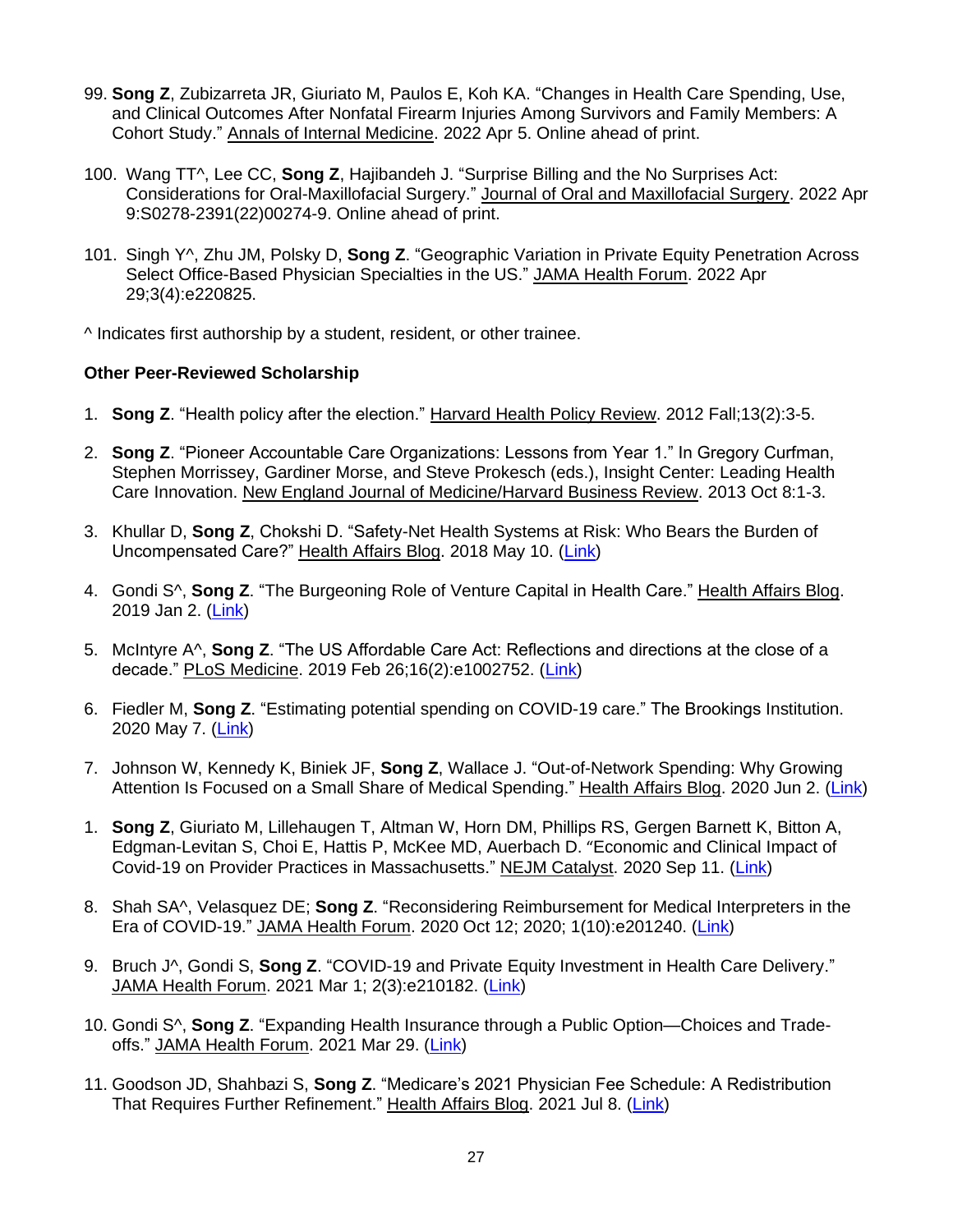- 12. Ikram U, Aung K, **Song Z**. "Private Equity and Primary Care: Lessons from the Field" NEJM Catalyst. 2021 Nov 19. (Link)
- 13. Shah SA, Scott JW, Giuriato M, **Song Z**. "Fine-Tuning Cost Sharing As Part Of Health Reform." Health Affairs Forefront. 2021 Dec 3. (Link)

^ Indicates first authorship by a student, resident, or other trainee.

### **Non-Peer-Reviewed Scholarship in Print or Other Media:**

- 2. Song Z. "Public health perspectives: A story of health and economics." Epidemic Proportions. 2004;1(1):50-51.
- 3. Song Z. "Addiction and cessation functions in the agent-based smoking model," in Axtell RL, Epstein JM, Young HP, eds. Social Influences and Smoking Behavior: Final Report to the American Legacy Foundation. Center on Social and Economic Dynamics, Brookings Institution, 2006.
- 4. Song Z. "Conflicts of interest and patient-physician trust." Improvehealthcare.org, 2009 March, http://improvehealthcare.org/conflicts-of-interest-and-patient-physician-trust.
- 5. Song Z. "Making the case for public health." Epidemic Proportions. 2011;8(1):iii-iv.
- 6. Song Z. "In it together," in Auscultation: Listening in on Medical Education, Harvard Medicine Magazine. 2014 Summer;87(2):12.
- 7. Song Z, Buntin M, Werner R, Baron J. "Introduction." Healthcare. 2015 Sep;3(3):122.
- 8. Horn D, Altman W, Song Z. "Primary care is being devastated by Covid-19. It must be saved." STAT. 2020 Apr 29. (Link)
- 9. Baicker K, Song Z. "Workplace wellness programs are big business. They might not work." Washington Post. 2021 Jun 17. (Link)

### **Reviews, Chapters, Monographs and Editorials:**

- 1. Song Z. "Smoking Cessation: Nicotine Replacement Therapy," in G. Colditz, ed. Encyclopedia of Cancer and Society, Thousand Oaks, CA: Sage Publications, 2007, 816-821.
- 2. "Who Ordered That? The Economics of Treatment Choices in Medical Care," in Mark V. Pauly, Thomas G. McGuire, and Pedro P. Barros, eds., Handbook of Health Economics, Volume 2, North Holland, Elsevier Science, 2012, 397-432. (with Amitabh Chandra and David Cutler)
- 3. Song Z. "Taking account of accountable care." Health Services Research. 2021 Jun 8.

### **Letters to the Editor:**

- 1. Song Z, Chernew ME. "Spending and behavior change: the authors reply." Health Affairs. 2012 Nov;31(11):2592.
- 2. Gondi S^, Song Z. "Private Equity Investment in Health Care-Reply." Journal of the American Medical Association. 2019 Aug 6;322(5):468-469.